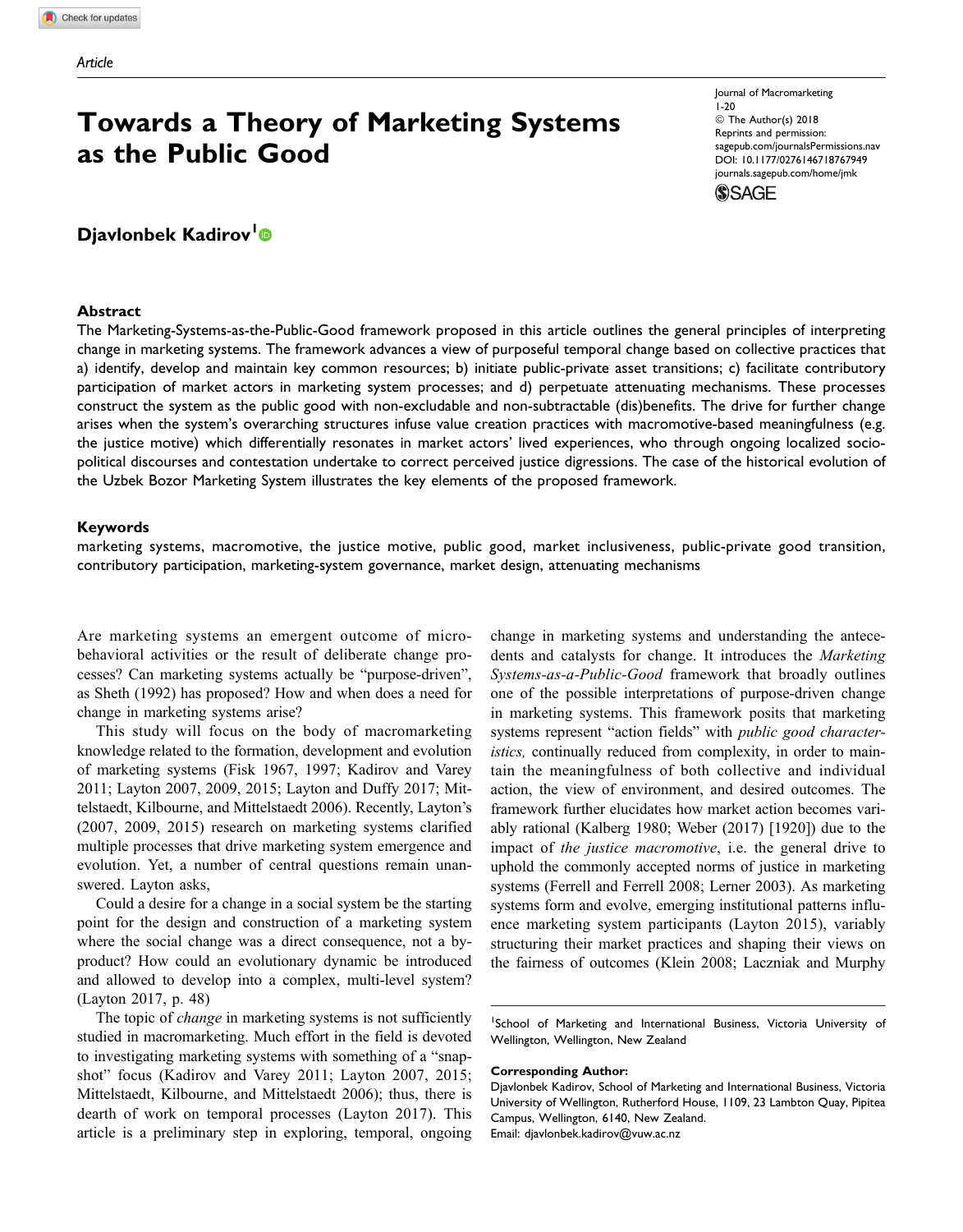2008; Laczniak and Santos 2011). Hence, these actors initiate institutional change that legitimizes further action to reclaim a perceived loss of justice; yet, researchers do not understand the pattern of change, either for the market or for the participants. These shifts, which mostly require collective action, include the following: conceptualizing and developing common resource(s), shifting assets between public and private spheres, participating in marketing-system governance, and calibrating attenuative mechanisms.

This framework attempts to reconcile the rational, normative, and symbolic mechanisms of institutional change in marketing systems (Scott 2014), developing a holistic model to study adjustments and transformation in marketing systems. This research sets a theoretical foundation for better understanding how a marketing system can represent "common good" enterprises, in which a marketing-system may promote just market systems. In addition, this article extends Layton's (2015) MAS (Mechanism, Action, Structure) framework by proposing that marketing systems are structured as a "solution" which harbors unique (dis)benefits for its participants that are above and beyond of what products/services generated within these marketing systems could offer. This insight is important: it scrutinizes the assumption that societal well-being depends on the immediate output of markets (goods assortments, see Layton 2015), irrespective of how these marketing systems structure the meanings of value. This perspective can lead to misdirected market and policy decisions (Acemoglu and Robinson 2012; Laczniak and Murphy 2008; Sen 1999, 2005). Rather, our research implies that only when policy makers can see the demand for effective marketing systems as essential and citizens as the (macro) customers of marketing systems, will they likely be able to make decisions that really matter to citizens (Ferrell and Ferrell 2008).

The article is organized as follows: the key literature on marketing systems theory is briefly reviewed in the first section, in order to highlight the role of change in marketing systems. Next, the Marketing Systems-as-the-Public-Good framework is introduced and its main tenets are discussed, followed by a review of the justice macromotive, to highlight one of the potential sources of change in marketing systems. Finally, the case of the historical evolution of Uzbek Bozor Marketing System is presented to illustrate some of the key elements of the framework.

### Marketing Systems Theory and the Collective Drive for Change

Marketing systems theory rests on the foundational idea that marketing represents a provisioning technology of society that can be reflexive as it can often bring change to society through its ability to influence dimensions of society, such as the economic, political, sociocultural, and technological dimensions of society (Fisk 1967, 1974; Fisk 1997; Kadirov and Varey 2011; Layton 2007, 2009, 2015; Mittelstaedt, Kilbourne, and Mittelstaedt 2006). Fisk understood marketing as a social process that must be seen *(i.e.* interpreted) from the perspective of stakeholders who experience spillover effects, in the form of both public "goods" and "bads." He further indicated that his reading of classic marketing thinkers (e.g. Alderson, Breyer, Cox) led him to believe that effective marketing systems meet human needs efficiently and flexibly while maximizing positive externalities. Although Fisk (1997) did not specifically discuss how marketing systems emerge and evolve, he emphasized the need of disenfranchised market actors—disenfranchised market actors influence technologies that ensure outcomes such as distributive justice, collective advance, improved quality of life, and long-run community flourishing. Since then, marketing systems theory has focused largely on the demand for goods/services assortments (Layton 2007) and questions regarding whether market actors "think" like macromarketers, and whether they comprehend systemic issues, whether they desire institutional change in society beyond markets.

Macromarketing research indicates that marketing systems arise as a solution to the problem of "demand heterogeneity" (Layton 2009; Mittelstaedt, Kilbourne, and Mittelstaedt 2006). Demand heterogeneity arises due to formal, informal, and philosophical antecedents (Mittelstaedt, Kilbourne, and Mittelstaedt 2006) as well as evolving market-mechanisms (Layton 2015). Somewhat counter to this, Fisk (1997) suggested that the demand at a micro-level was endogenously shaped and determined within marketing system structures. The current article puts these seemingly different logics together in an attempt to answer the following question: where does the drive for change, which goes beyond the immediate context of micro-level exchanges, fit in this framework? Recent evidence in macromarketing research attests to the desire for wellfunctioning, dignity-enhancing, just marketing systems, specifically among disenfranchised groups (Jagadale, Kadirov, and Chakraborty 2017; Laczniak and Santos 2011; Vulkan, Roth, and Neeman 2013). Collective "dissatisfaction" with marketing systems is rooted in systemic issues and reflected in "wicked" problems (Kennedy 2017). Market injustice, when it occurs, is clearly reflected in the experiences of marketing system participants (Klein 2008; Vulkan, Roth, and Neeman 2013). Consumers might accept solutions proffered by marketing system assortments that are offered at a micro level while they still seek desired macro-changes as observed in the example of American gun-violence-prevention groups (Huff et al. 2017). Continued attempts to "fix" problematic markets are undertaken when participants, despite transacting in these markets, end up feeling that the whole process was chaotic, inefficient and unfair (Roth 2008, 2013).

The drive for change becomes salient when actors' selfinterests align and intersect. The perspective of markets as the agora stresses this aspect of marketing systems that goes beyond exchange markets, which include political, sociocultural, technological, and institutional influences (Mittelstaedt, Kilbourne, and Mittelstaedt 2006). The agora perspective considers possibilities that some exchange practices of a group of market actors may impact the potential of demand satisfaction for other groups. Such impacts, generally understood as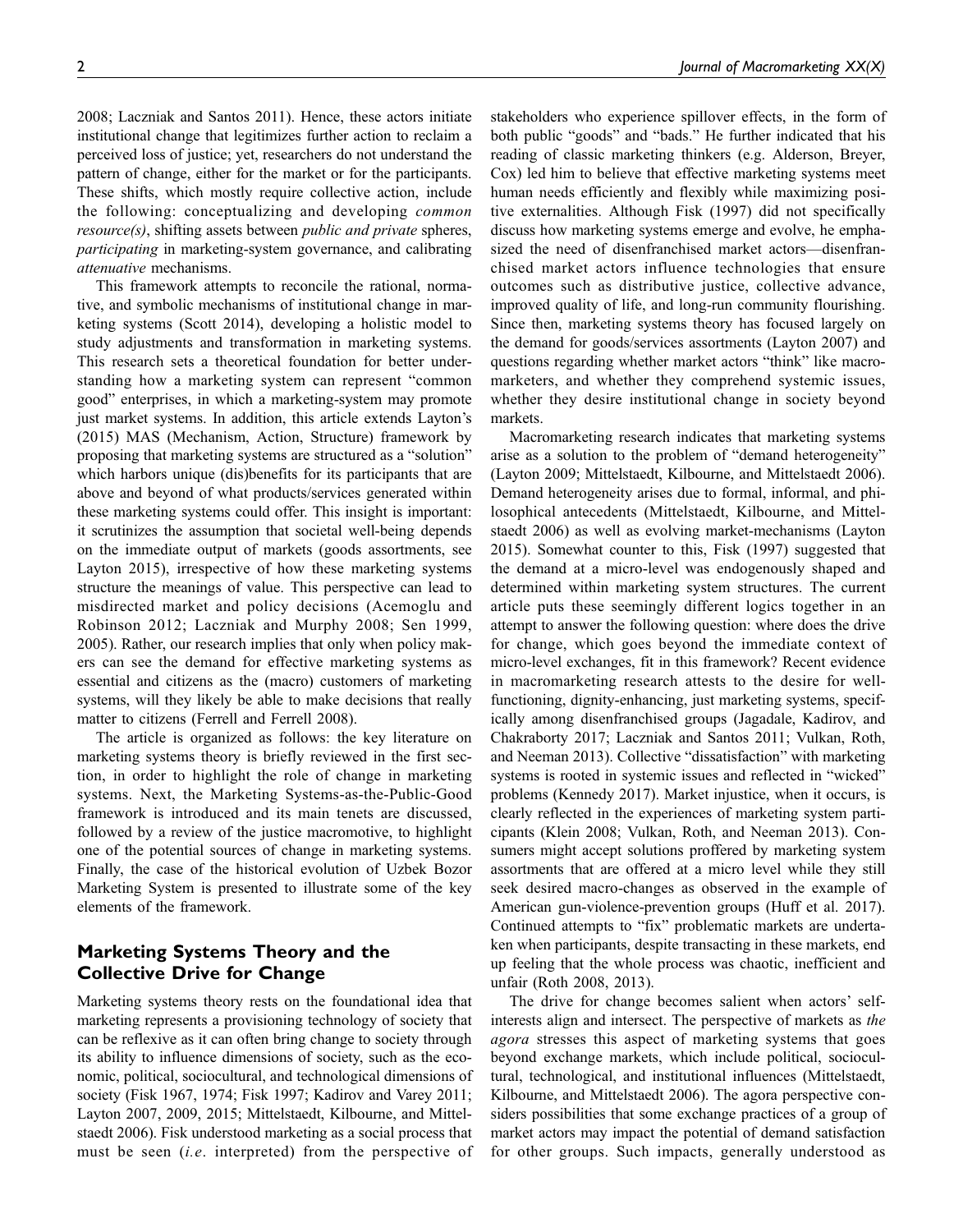

Figure 1. The Marketing-Systems-as-the-Public-Good framework.

interdependence/interactivity, may not simply represent spillover effects; rather, these effects could well be at the heart of how marketing systems operate. The practices of a few market actors could introduce irreversible changes to the structure and processes of marketing systems, thus affecting the fortunes of masses. For example, the chrematistics-in-marketing systems approach offers a framework for studying influences of powerful market actors on the regulative mechanisms of marketing systems (Kadirov, Vary, and Wolfenden 2016).

Layton (2015) introduces the MAS framework to explain causal processes that influence how marketing systems emerge, grow and adapt. This framework comprises a number of marketing system elements (e.g. procedures, logics, roles, networks, governance) that arise under the impact of social mechanisms such as cooperation, specialization, and selforganization. Layton also discusses "action fields" that refer to a structured, organized environment in which marketing system participants interact while assuming specific roles. Layton notes that action fields are essentially existential (Layton 2015), that is, strategic actors attract others into the same sphere of action through promoting a sense of meaningfulness and moral legitimacy (Fligstein and McAdam 2012; Humphreys 2010; Scott 2014). However, internal meaningfulness may not be sufficient in itself; a systemic reform along an overarching value (e.g. justice) is required to uphold the system. For instance, Vikas, Varman, and Belk (2015) studied the caste-based Jajmani localized economic systems in India where willful coordination, cooperation and mutual solidarity between higher and lower castes was historically maintained through religious legitimation. However, market actors gradually came to realize the system's oppressive nature. The authors show that meaningfulness without justice gives rise to "symbolic violence:" social relations appear to be harmonious, while in fact they are based on ongoing moral humiliation of lower castes. Symbolic violence was reflected in practices whereby a member of a lower caste could access higher economic value while interacting with higher caste members, however, this relationship was structured in a way that it fundamentally humiliated the former, while reaffirming the superiority of the latter. The authors concluded that marketization trends disrupted what they call the "veil of enchanted relations" by raising the issue of fairness and the need for transformation, while at the same time creating a new form of symbolic violence between the newly rich and the poor.

Contributing to MAS theory, Haase, Becker, and Pick (2017) classify different outcomes of value creation processes: value for the individual (micro), social and ecological value for communities and groups (macro-1), and value for society or nature (macro-2). They argue that individuals are capable of assessing value at the micro and macro-1 levels, but may not be able to assess value at the macro-2 level. In contrast, the framework proposed in this article treats all types of value as anthropocentric constructions that attain meaningfulness and legitimacy within the structure (action fields) of relevant marketing systems. This framework offers an inverted picture of marketing systems where "value" and "the environment," as framed by the marketing system, are located within the system (Figure 1). Accordingly, the value that individuals derive from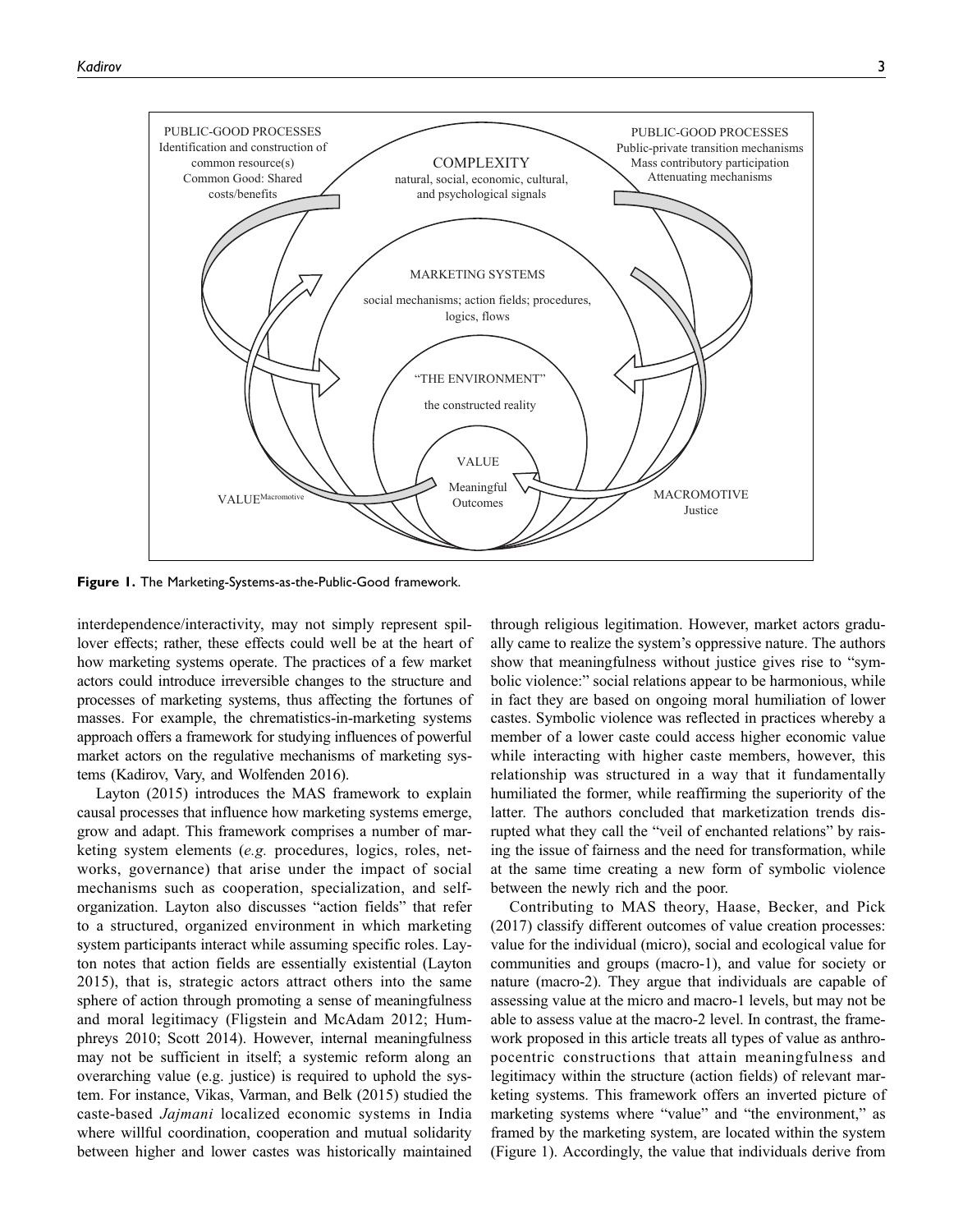exchanges becomes "impregnated" (Selznick 2011) with what researchers call *macromotive*, or, the force that underscores the drive for change in marketing systems. Here, macromotive refers to the concern and preference for higher-order collective outcomes that links system-level structures to individual value creation (Blau 1964; Holmes 1981; Nielsen 2015). For instance, marketing system actors would not be content with the economic value that is not perceived to be fair (Lerner 1981). Such composite value allows market actors to interpret complexity in action, through their practices, giving rise to evolving dynamic changes in marketing systems.

# The "Marketing-Systems-as-a-Public-Good" Framework

This section presents a conceptualization of marketing systems based on the notion of *public good* with a view to addressing the "correction" question from an alternative perspective. It thus tries to answer the following question implied in Layton (2017): what kind of correction or "evolutionary dynamic" should be introduced so that a marketing system follows a desirable path? Public good, in this context, refers to the characteristics of a marketing system where its (dis)benefits for actors evolve along the continua of excludability and subtractability—the degree one person's use of a resource diminishes others' use of it.

Figure 1 presents the broad view of the framework. This framework is based on the premise that a marketing system emerges as an interpretation (i.e. simplification, reduction) of complexity through collective action which involves: a) the identification, development and maintenance of key common resources; b) the interpretation, generation and modification of private-public good transitions; c) contributory participation of market actors in the development of private-public good mixes; and d) the construction of attenuating mechanisms that help calibrate the public good/badness of the system. Here, complexity refers to general indeterminacy caused by the complex confluence of natural, social, economic, cultural, and psychological signals.

The above framework is based on the insight that "the environment," as well as "value," or desirable outcomes, are endogenously determined within the system. This worldview is a core institutionalist premise for marketing system change (Scott 2014): actors' views of the surrounding world and what they consider to be valuable is dynamically shaped by institutional forces within action fields (Fligstein and McAdam 2012; Scott 2014). Action fields enable and constrain practices, engender macromotives, and generate meaningful agency within the system. Furthermore, desirable outcomes (i.e. value) take on different shades of meaning under the impact of macromotives. A specific macromotive (e.g. justice) is appended to a value as its qualitative dimension, which is indicated as [Value<sup>Macromotive</sup>]. The macromotive can take one of its many possible specific forms, for instance: [Economic Value<sup>Justice</sup>]. Such composite value is dynamic. Its temporal dynamism is

reflected in its different forms (e.g. economic, social, environmental, see Haase, Becker, and Pick 2017) and magnitude, while the "macromotive" superscript may also vary in its form (e.g. justice, survival, repugnance (Roth 2007)) and magnitude. Hence, these variations in value not only structure actors' interpretations, actions and practices but also inspire their collective action to activate system-level calibrations. It must also be noted that this framework does not affirm the moral superiority of one type of value over another. The elements of marketing system change framework will be further elucidated in the subsequent sections.

### Public Good Qualities of Marketing Systems

### Dynamic Reduction of Complexity

Marketing systems emerge as a locus of human activity where the organized way of dealing with complexity enables various market solutions for different provisioning problems (Fisk 1967; Layton 2007). The view that the environment of a system is an inherent part of a system is not new (Layton 2007; Kadirov and Varey 2011). Layton (2007) highlighted this aspect of marketing systems indicating that a marketing system encompasses its own relevant environment, whereas Kadirov and Varey (2011) reviewed relevant research, summarizing the research as follows: a) the outer world is complex, and marketing systems emerge through a continuous effort to simplify this outer world; b) "the environment," the structured and meaningful view of the outer world, is replicated *and* created within marketing systems; and c) observed environmental changes can be differently interpreted depending on various circumstances of system actors. In addition, the process of complexity reduction is temporally dynamic, since complexity is in continuous flux. The market design studies conducted by Alvin Roth (2008) and his colleagues (refer to Vulkan, Roth, and Neeman 2013) indicate such dynamism: efficient markets are those that can continually deal with congestion (i.e. the complex entanglement of actors, interests, and practices) and offer simple ways of transacting safely. From this perspective, markets are formed when a sufficient proportion of actors are attracted to the simplified environment of the market (e.g., "thickness").

Complexity reduction is a macro rationalization process that constructs systemic structures that imbue action with meaning (Weber (2017) [1920]). "Rational" action is the product of historical development. It transforms and evolves, and it has a multiplicity of forms (Kalberg 1980; Weber (2017) [1920]). In the proposed framework, the assumption is that market actors continually attempt to rationalize their actions by collectively constructing and reconstructing marketing systems which render desired "value" meaningful. It is in contrast to the assumption that actors directly pursue an exogenous, taken for granted value, while systems structures emerge as a byproduct of these activities (Layton 2015).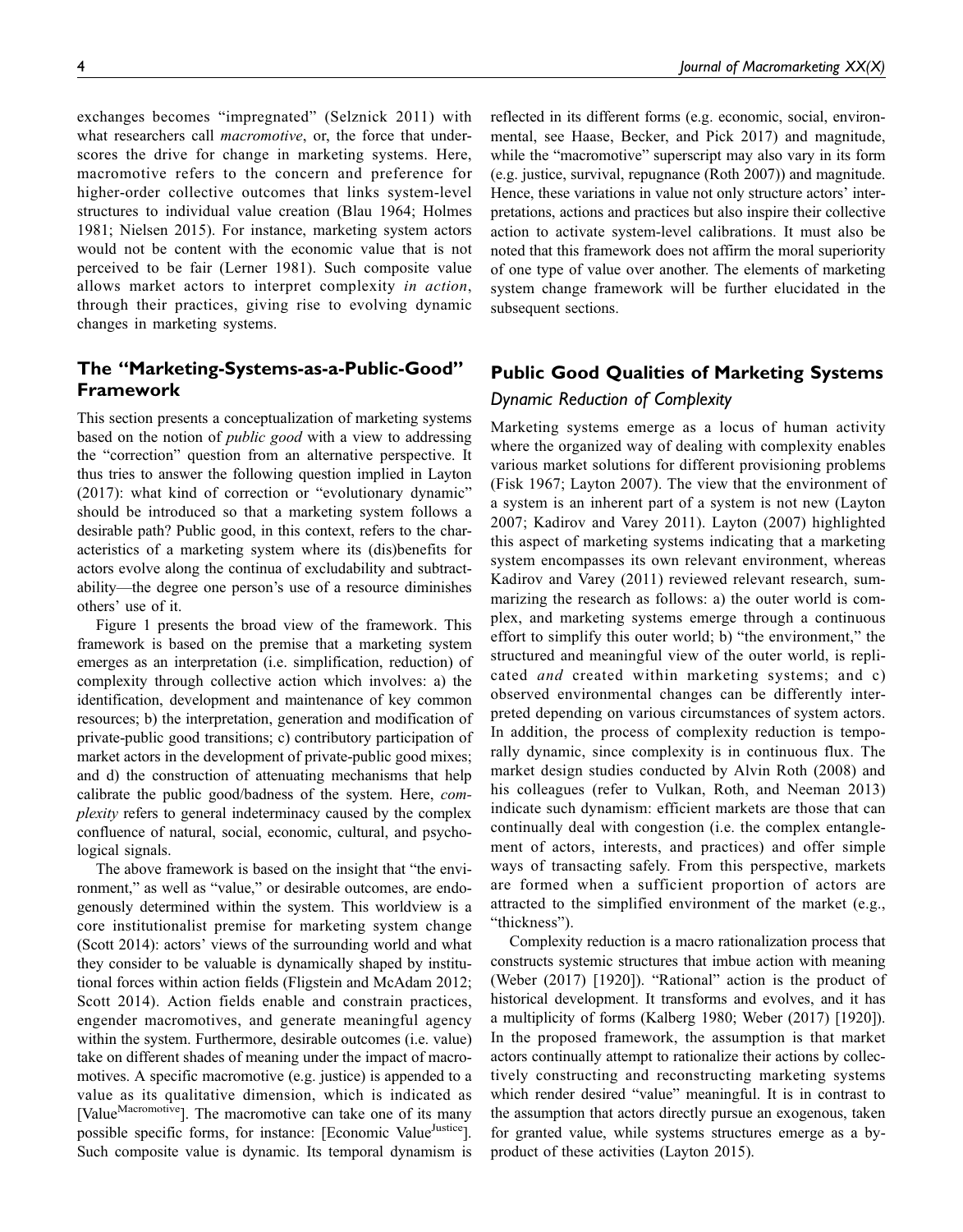|                                                                 |      | Subtractability of Use                                                                                                    |                                                                                                         |
|-----------------------------------------------------------------|------|---------------------------------------------------------------------------------------------------------------------------|---------------------------------------------------------------------------------------------------------|
|                                                                 |      | Low                                                                                                                       | High                                                                                                    |
| Difficulty of<br>Excluding<br>Potential<br><b>Beneficiaries</b> | High | Public Goods<br>(e.g. peace and security,<br>national defense, knowledge,<br>fire protection, weather<br>forecasts, etc.) | Common Pool Resources<br>(e.g. groundwater basins,<br>lakes, irrigation systems,<br>fisheries, forests) |
|                                                                 | Low  | <b>Toll Goods</b><br>(e.g. theaters, private clubs,<br>daycare centers)                                                   | Private Goods<br>$(e.g.$ food, clothing,<br>automobiles, etc.)                                          |

Figure 2. The output of marketing systems: The goods typology (adapted from Ostrom 2005).

# Marketing Systems' Output: Creation of Common Resource(s)

Marketing systems offer assortments that combine the characteristics of the following types of goods: private goods, club/toll goods, public goods, and common-pool resources. Originally, Samuelson (1954) made a distinction between private and public goods based on two properties: a) "rivalry," *i.e.* the extent to which one's use of a good reduces this good's availability to others; and b) "excludability," i.e. the extent to which one can be excluded from its use. Samuelson argued that private goods are rivalrous and excludable, whereas public goods are non-rivalrous and non-excludable. He defined public goods as those "which all enjoy in common in the sense that each individual's consumption of such a good leads to no subtractions from any other individual's consumption of that good" (p. 387).

Prior to Samuelson's distinction, the indivisibility of use for some market assortments has been recognized by Mazzola ((1958) [1890]), Wicksell ((1958) [1896]), Sax ((1958) [1924]), Viti de Marco (1936), and Bergson (1938). As the theory of public goods did not fit well in neoclassical thinking, microeconomics dealt with the issue in two ways: a) public goods were conceptualized as a specific type of externality (Cornes and Sandler 1996; Mas-Colell, Whinston, and Green 1995); and b) public goods were considered outside of competitive markets, the domain that economists called *public ser*vices (Ostrom and Ostrom 1977). To improve the theoretical groundwork, Ostrom and Ostrom (1977) redefined "rivalry" as "subtractability," in the sense that one's use of a good might, to a certain degree, subtract the usefulness of this good for others. In other words, they argued that most goods fall between being perfectly subtractable goods (e.g. a loaf of bread), which have the capacity to serve only a single market actor or a group, and perfectly non-subtractable goods (e.g. public defense) which serve everyone at the same time. From this perspective, the spillover effect of *quid pro quo* exchanges becomes the rule rather than the exception, while the severity of would depend on the extent of the good's availability, subtractability, and excludability. Figure 2 depicts the four types of marketing system output.

The subtractability and exclusiveness characteristics are not to be taken as a binary; rather they vary in degree (Ostrom and Ostrom 1977; Ostrom 2005). Although the typology given in Figure 2 depicts common cases only, goods/choices are actually made available within marketing systems in a highly heterogeneous and multilayered fashion. The options generated fall anywhere between the extreme points, and therefore, most goods can be considered as impure public goods (Cornes and Sandler 1996; Kotchen 2005). To note, the broader view of marketing systems which is proposed in this article is not confined within the boundaries of competitive markets only (i.e. private goods), as competitive markets cannot exist without foundational infrastructure enabled by public goods such as peace, education, health, knowledge, technology, transportation, and the Internet, as well as specific public goods closely related to the functioning of specific marketing systems. From this perspective, "private" represents a solution (i.e. a marketbased interpretation) that creatively combines common resources made available through societal commitment to public good provisioning.

The notion of an *impure/mixed public good* recognizes the complex nature of market offerings, whereby a good is assumed to contain both private and public benefits, as in the case of green products (Kotchen 2005). Even a highly private good such as a meal can have public benefits if it is a healthy meal (Kaul, Grunberg, and Stern 1999). Foldvary (1994) provides an excellent review of relevant literature and a number of case studies that show that most public goods are spatially bound, and hence, they can be seen as "territorial." To clarify, the existence of a public good enhances the livelihood quality of the territorial area that is reflected in rent paid to landowners. Foldvary argues that the desirability of moving to the area and migration patterns would indicate the extent to which public goods enhance the value of a certain area. Following the same reasoning, I note that the creation of relevant public goods, i.e. the identification, development and cultivation of common resources, serve as the bedrock of marketing system growth. Common resources do not only revitalize and intensify a marketing system, but also generate dynamic impacts within the structure, functions, and action fields of the marketing system.

### Common Good: Shared Costs and Benefits

The view of marketing systems representing a public good draws from institutional economics theory, specifically the social costs perspective (Kapp 1970, 1978), valuation systems theory (Gilles and Diamantaras 2005), and the inclusive/extractive institutions framework (Acemoglu and Robinson 2012). Analyzing the politico-economic dimension of systems encompassing market activities and their complex, unmeasurable non-market impacts in the form of social costs, Kapp (1978) suggested that an economic analysis of business activities should take into account complex social costs/benefits imposed on third parties or society at large. Kapp insisted that such systems, when constructed effectively to ensure the stable generation of social benefits rather than costs, should be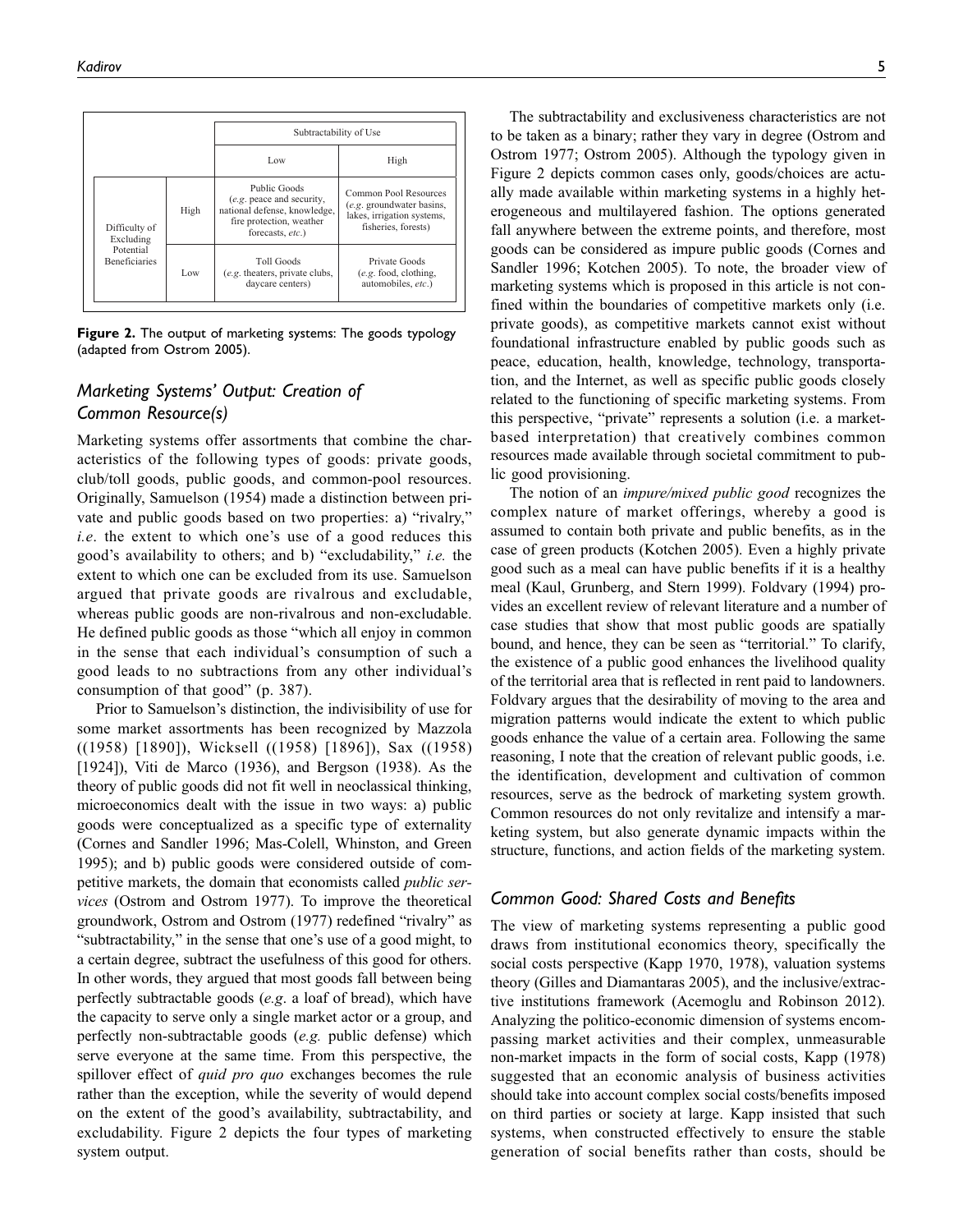recognized as public goods due to their non-rivalness and non-excludability. Kapp (1970) maintained that the market/ economic system at large represented an out-of-market phenomenon, and therefore could not be adequately assessed using the market logic that is based on endogenously defined specific economic measures such as profit or wealth. In fact, he believed that decisions (about social minima) must be politically debated and imposed, as no cost-benefit analysis would be able to assess the importance and impact of this public good.

In contrast, valuation systems theory presupposes that the price system (the vector of all prices in exchanges) in society inherently reflects a specific configuration of a market system, while different potential market configurations would entail different regimes of utility gains and losses for market actors (Gilles and Diamantaras 2005). In view of this dynamic, Gilles and Diamantaras (2005) posit that "a market system could explicitly be recognized as a multi-faceted collective good … chosen collectively in view of its benefits and costs to the society as a whole" (p. 51). The authors argue that the establishment of a marketing system as an overarching structure occurs as society decides what parties should receive subsidies, and which parties should be taxed to cover the cost of these subsidies. These implicitly agreedon institutions thus take the form of a valuation system, or an interpretive frame, which arises as a specific collective arrangement.

Analyzing market systems from the viewpoint of the desirability of economic growth (i.e. value), Acemoglu and Robinson (2012) highlight the historical role of complexity-reducing valuation systems in the development path of many nations. These systems are shown to comprise both economic institutions (e.g. property rights, ownership, innovation, incentives, metrics) and supporting political institutions (e.g. government, laws, rules and regulation, power distribution). The authors attribute global inequality in wealth to varying degrees of inclusiveness, which is seen as the extent of participation that population has in making significant decisions concerning major societal and economic issues. They see economic inclusiveness as the direct result of political inclusiveness whereby people increasingly participate in the governance of marketing systems. The authors show how supposedly marginal steps toward greater inclusiveness, taken in early phases, could lead to significant outcomes, thus highlighting the importance of the public-goodness characteristic of marketing systems. They argue that market systems attain desirable growth through gradually developing greater inclusiveness, while also continually investing in unsubtractable services such as peace, national defense, knowledge and know-how, financial systems, education, healthcare, road networks, and other infrastructure. In contrast, "extractive systems," defined as institutions designed to extract wealth from the majority for the benefit of the selected elite (perhaps representing "public badness"), are driven by the motive of perpetuating "status quo" rather than "growth" as a guiding value.

### Public-Private Transition Mechanisms

Markets comprise complex fields of action in which transformations from one type of good to another are in a state of constant flux. Depending on what property rights, rules, regulations, and mechanisms are in action, private markets tend to arise as an emergent outcome of interactions among many stakeholders. The Institutional Analysis and Development framework advocated by Ostrom (2005, 2010) allows for the view of marketing systems as polycentric governance domains in which private exchanges are but a miniscule part of complex human interactions. The purpose of the framework, as seen by many researchers—including its advocates —is to investigate complex human systems governing common-pool resources. Ostrom's framework can also be used as a general method for analyzing how private exchange markets and their boundaries are established through public-private good transformations. Analyzing how micro-action fields (e.g. private exchange) emerge within broader economic systems, Ostrom (2005) recognizes a number of mechanisms at work such as property rights bundles (e.g. access rights, withdrawal rights, alienation rights), rules-in-use (resource use rules, payoff rules, boundary rules), and system-design principles (e.g. user/resource boundaries, user/resource monitoring, appropriation and provision). Moreover, Ostrom highlights the importance of cooperation, preferences regarding others, and community sanctioning as fundamental conditions for the emergence of well-functioning systems.

A shift from a public to private good at the output level can parallel a simultaneous shift from non-inclusiveness toward inclusiveness. Echoing Acemoglu and Robinson's (2012) analysis of a shift from extractive to inclusive systems, Layton (2015) observes the emergence of the Hubei Longlake Freshwater Fish Marketing System where rights bundles, rules-inuse, and design principles have evolved to a significant extent as the Chinese authorities initiated the "Household Responsibility" program. As Layton observes, under the state-owned Longlake Fishing Farm arrangement, the output was essentially treated as a public good: i.e. something that must "belong" to the whole nation. However, in practice the output was only available to designated groups, and distributed through specific collectives and state-owned channels. The old arrangement was extractive in the sense that the state was an exclusive authority governing rights, rules, and design principles. Since the Communist party elites guided decision making, such a system, taken on a macro-scale, paradoxically became akin to a provisioning technology featuring the characteristics of a toll/private good. As the system evolved and the government relaxed its hold on the market, the system has become more inclusive, involving an increasing number of participants who now were able to contribute to the construction of complex action fields, social mechanisms, rights, rules, and design features (Layton 2015). The provisioning system has thus gradually shifted in the opposite direction, assuming the features of a public good.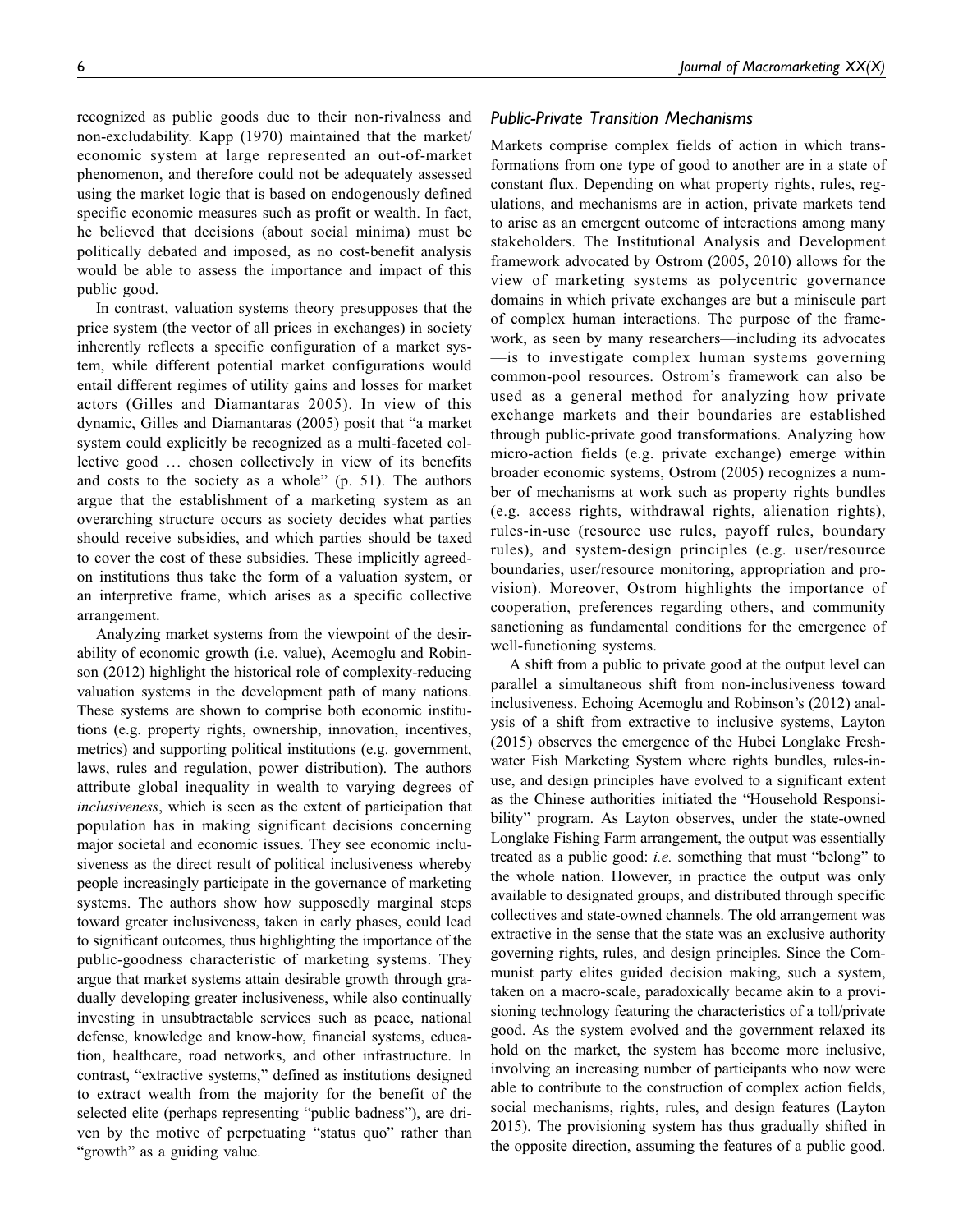Inclusive marketing systems ensure a healthy balance of private and public goods at the output level. The two domains co-evolve and differing degrees of subtractability and exclusion are shaped through a diversity of transition mechanisms (Ostrom 2005; Layton 2015). There are two distinct milieus in which public-private good transitions occur: the same good and complementary goods. In the same good context, the status of the same resource can go through various transformations. For instance, Ostrom (2010) describes an array of specific rules of transformation used in different settings. Ostram considers the specification of conditions, timing, amounts, and agents for withdrawing from the pool of common resources. Similarly, Layton  $(2015)$  documents how the same resource *(i.e.* fish stocks in Hubei Longlake) is treated differently depending on the evolution of the marketing system. In contrast, in the complementary goods context the success of a private good is dependent on a related array of public goods. Galbraith (1958) emphasized an organic evolution of public and private goods, giving an example of how a filthy public park or a camping ground (i.e. the natural environment) inhibits the enjoyment of high-quality camping equipment and related assortments. He argued that both types were needed for the advancement of societal well-being. Their co-evolution is required: a well-functioning marketing system should ensure that citizen experiences are complete. Similarly, Kadirov (2011) shows the private-market output cannot replace the unique impact of the natural environment on societal welfare. Hence, both domains must co-evolve. The examples of such co-evolution are abundant. Modern cars need good roads, while electronic products depend on access to the Internet and national power grids. The recent financial crisis in the United States made it clear that the financial system at large represents a public good (Redmond 2013). What should be emphasized is that marketing systems comprise simultaneous, parallel action situations in which the same good could be treated as a private good for some, while to others it is treated as a public good. Such differences are underscored by the degrees of subtractability and exclusion activated within these action situations. It should also be noted that real improvements are attained when rule-making and design decisions are inclusive.

#### Mass Contributory Participation

A marketing system in the form of a public good arises when individual agents participate in shaping rules and norms governing the generation of different assortments of private/public goods. From the new classical economics perspective, market actors are viewed as consumer-producers (Yang 2003; Gilles and Diamantaras 2005). The main assumption within this framework is that individuals maximize utility by selecting an optimal mix of market engagement, while specific roles (e.g. consumer, producer) are assigned ex-post. It is assumed that technology is publicly available gratis which has been previously created. Hence, the total input/output is not only a private good, but also a public good based on "free gifting" (Varey, Sörhammar, and Kadirov 2015).

Market design studies (Roth 2008; Vulkan, Roth, and Neeman 2013) highlight the importance of market actors' collective action during direct regulative market intrusions by those in authority. Based on the evidence from several markets subjected to regulative change (e.g. job markets, transplant organs exchange, public school enrolment, energy markets), researchers suggest that participation not only provides market "thickness", but also continually transforms the markets, which would require additional cycles of regulation (Roth 2013).

Extending the service-dominant logic, service research scholars adopted an alternative terminology to explain the dynamic, symbolic, and participatory nature of marketing systems (Vargo and Akaka 2012; Vargo et al. 2017; Vargo and Lusch 2016). Concomitant to Layton's (2015) concepts of marketing systems, Vargo and Akaka (2012), Vargo et al. (2017), and Vargo and Lusch (2016) defined "service ecosystems" in an analogous fashion, suggesting that service ecosystems are the collection of resource-integrating market actors linked by common institutions (Vargo et al. 2017; Vargo and Akaka 2012). They suggested that there are no consumers or producers, per se, in service ecosystems. Rather, all actors are resource integrators. These actors are engaged in co-creative practices aimed at attaining desired outcomes such as collectively created value. Vargo and Akaka (2012) argue that these actors simultaneously construct, perpetuate, and develop the very service ecosystems in which they operate. These actors benefit from these systems in the sense that they are able to continually pursue their marketing/consumption ends within the normative and symbolic boundaries of these systems. Hence, the authors believe that service provisioning necessitates parallel contributory participation in the design of service ecosystems.

In the same vein, consumer research shows that people seek greater participation in processes governing private-public good transformations. For example, consumers tend to challenge established market structures, and seek profound changes in marketing practices when they are not satisfied with either benefits or costs flowing from these market structures (Giesler 2008; Kozinets and Handelman 2004; Scaraboto and Fischer 2013). Analyzing marginalized consumers seeking greater inclusion in a market, Scaraboto and Fischer (2013) describe different tools and strategies available to consumers. The authors' qualitative inquiry shows that "frustrated fatshionistas"—plus-sized consumers—used various legitimization strategies such as introducing the institutional logics of the Fat Acceptance Movement into the mainstream market. As a consequence, the fashion market has become more inclusive and the variety of assortments has increased. This case illustrates the importance of establishing flexible sociocultural mechanisms through which markets can be expanded to include various idiosyncratic demands, which may not always be possible in different contexts.

Theories of market shaping highlight broad sociocultural participation as the foundation of the "market" phenomenon. From this perspective, markets represent practical outcomes of different actors' ongoing efforts (Araujo 2007; Kjellberg and Helgesson 2007; Nenonen et al. 2014). Market shaping occurs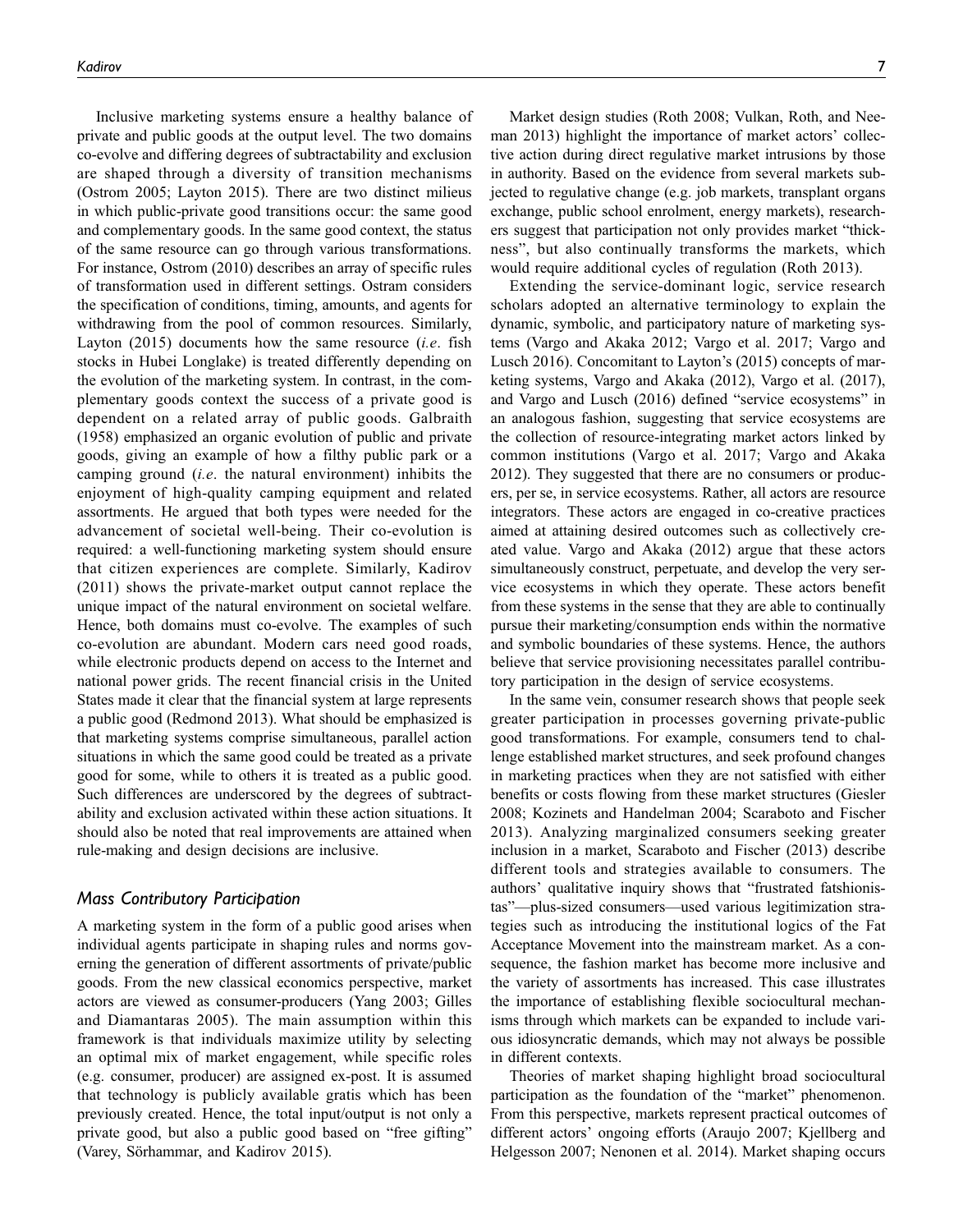through participation of various stakeholders (e.g. businesses, consumers, governments, academics, communities) in creating a dynamic consensus of what markets are and how markets (should) work. Kjellberg and Helgesson (2007) argue that markets consist of not only exchange practices, but also normalizing (i.e. creation of rules and norms) and representational practices (creation of mental models of how markets work). Through engaging in these practices, market actors are said to perform the market (Araujo 2007). Nenonen et al. (2014, p. 271) define markets as "ongoing socio-material enactments that organize economized exchanges." They argue that markets are distinguished by their *plasticity*, by the ability to take and retain form. Accordingly, resultant market structures tend to be highly contingent on market actors' situated choices, relationships within networks, power relations, and opportunistic acts.

#### Attenuating Mechanisms

In line with the notion of dissipative structures, Kapp (1978) explicated the principle of "cumulative causation," according to which economic systems constantly move away from an equilibrium point under the impact of both economic and noneconomic influences. As a result, a small change could cumulatively force global changes in the system; or, progress in a risk-laden direction may not be easily stoppable, especially when there are no countervailing forces in action. Bateson (1991) discusses schismogenetic processes in complex systems, and argues that a complex system can be characterized by regenerative causal circuits. A cumulative effect within these causal circuits may increase in intensity to the extent that the general health of the system may become jeopardized. Acemoglu and Robinson (2012) provide many examples of such cumulative effects in the context of economic development challenges in many countries. A recent example is the crisis in the U.S. financial system whereby questionable practices spiraled out of control shortly after involved parties successfully dismantled the safeguarding systems of regulation and controls (Redmond 2013). Arguably, the existence of opportunism necessitates the introduction of appropriate mechanisms that counteract and neutralize harmful tendencies characterized by cunning self-interest (Williamson 1985).

From the logic of marketing-systems-as-a-public-good, complex human systems tend to include attenuating mechanisms that discourage cumulative processes if such processes exceed communally agreed limits of justice (Kapp 1978). Attenuating mechanisms are societal arrangements that are designed to thwart, counter-react to, and reverse potentially harmful tendencies. Such institutions may include government laws and regulations (e.g. anti-trust regulation), industrial selfregulation, social norms and expectations, implicit social contract, societal movements, moral codes, whistleblowing, and marketing system actors with specific regulative functions. For example, the role of credit rating agencies in the U.S. housing market crisis should be re-evaluated from this perspective, as these agencies were expected to play a crucial role in

discouraging toxic security trade through realistic (re)assessment of mortgage-based securities (Redmond 2013).

Drawing on the insights from a number of empirical studies, Stiglitz (2014) introduces the notion of excessively active markets and argues that such markets have adverse effects on both broader economic systems and society at large. He shows that some markets (e.g. innovative products, derivatives, crossborder capital markets) might become excessively active, and thereby inefficient. This is based on the general result that unfettered markets with information asymmetries and underdeveloped risk control are inefficient, while the introduction of a relevant regulation has a potential to improve the state of the system. Stiglitz (2014) notes that "while there are no easy answers, a plausible case can be made for tapping the brakes: Less active markets can not only be safer markets, they can better serve the societal functions that they are intended to serve" (2014, p. 14).

# Macromotive Theory

### The Value of Value Creation

The Marketing-Systems-as-a-Public-Good framework is built on the premise that a marketing system evolves in reaction/ anticipation to desired value changes, while at the same time serving as an institutional foundation for the meaningfulness of value creation (Scott 2014). This happens via a macromotive which links individual value perceptions to higher-level system structures. The concept of macromotive refers to the drivers of individual behavior that reflect concern and preference for higher-order collective outcomes, rather than merely individual benefits (Blau 1964; Holmes 1981; Nielsen 2015). Attempting to bridge the micro-macro divide, social exchange theorists argue that social exchange, in contrast to commercial exchange, is characterized by a macromotive: individuals rationally expect that societal/reciprocal obligations will be duly discharged by others (Homans 1961; Blau 1964; Nielsen 2015). Although social exchange theory is a utilitarian framework, its key assumption is that positive higher-order patterns reinforce micro-level behavior (Homans 1961). On a smaller scale, Holmes (1981) analyzed macromotives in close relationships: they were shown to be driven by higher-order consequences such as love, commitment, and trust.

This article proposes that marketing system actors relate to society's aggregate marketing systems beyond what the neoclassic view prescribes: the rational pursuit of individual value (in its many different forms). It is expected that citizens would harbor a macromotive of belonging to and operating in meaningful marketing systems, while their phenomenological experiences of what "value" is might depend on a variety of geopolitical, sociohistorical, and cultural factors. Although it is not possible for individuals to grasp the totality of marketing systems in their personal life-worlds, they would still be capable to make higher-order judgements based on "thinslice" evidence.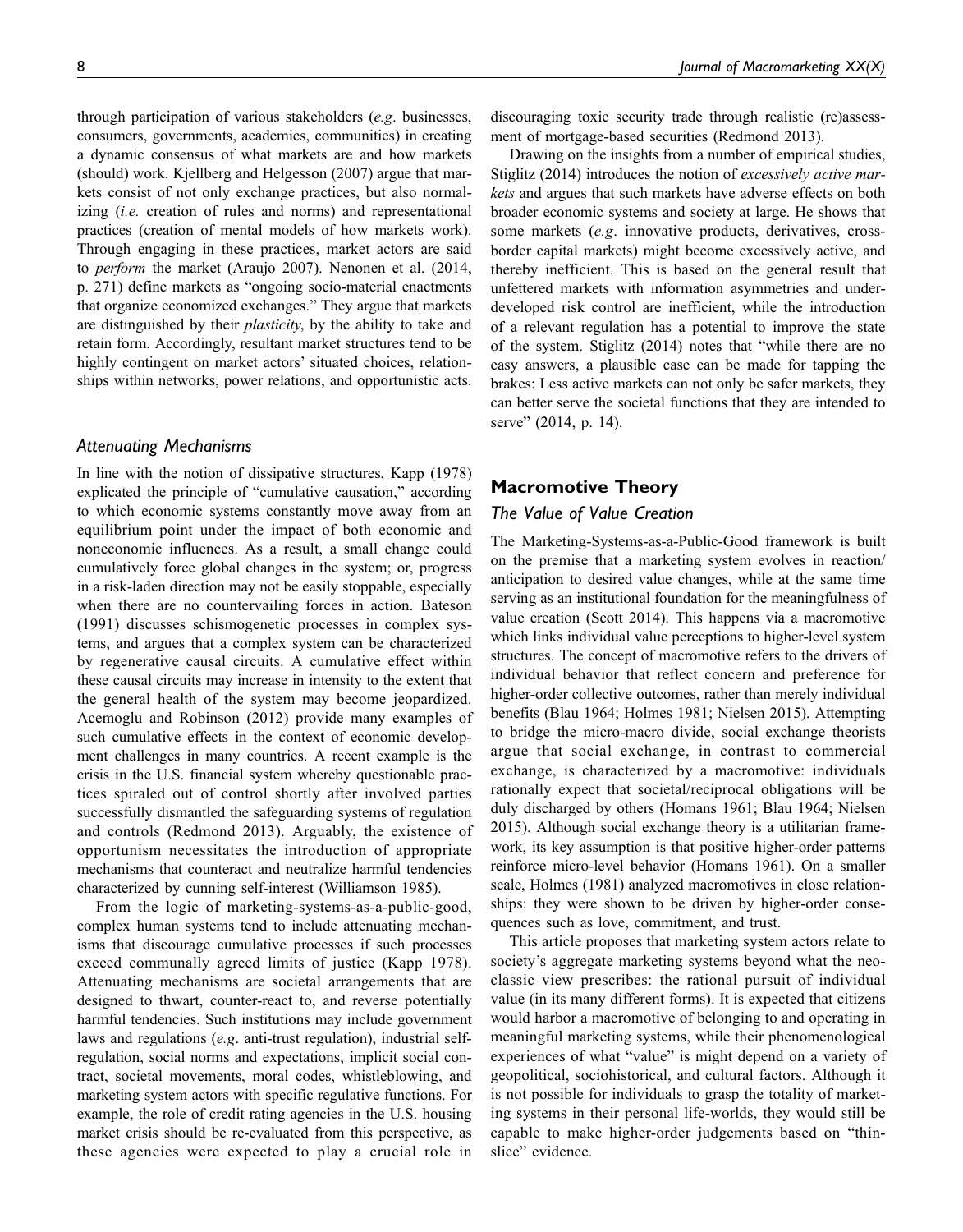In general, the macromotive perspective reverses the dominant micro-macro logic, which is conventionally based on an assumption that micromotives, i.e. rational individual decisions, cause (un)desirable macro consequences (Hardin 1968; Crozet and Lopez-Ruiz 2013; Shultz and Holbrook 1999). In contrast, a macromotive is seen as a tendency to stray from a predicted path of self-serving interest and to act as though a common interest is paramount; some researchers tend to explain this elusive phenomenon as an aberration or a byproduct of social processes (Lerner 1977, 2003). Macromotives are observed in different contexts. For example, the commercialization of national wealth, considered invaluable (e.g. water, indigenous land), tends to create deep societal discontent despite offering practical solutions for complex provisioning problems (Patsiaouras, Saren, and Fitchett 2015). Moneybased markets designed for kidney exchange may solve many problems, however, the repugnance of selling/buying transplant organs constrains the potential of such markets (Roth 2007). Similarly, despite the sufficiently high quality of life in affluent societies, an increasing number of people find themselves in dismay over unsustainable market systems and growth-driven trends (Varey 2013; Haase, Becker, and Pick 2017).

#### The Justice Macromotive

One of the specific macromotives that links structural change to individual action in marketing systems is the justice motive. The justice motive refers to the concern about societal justice, specifically, the belief that people (should) get what they deserve (Lerner 1977, 1981, 2003; Lerner and Lerner 1981; Montada 2002). The feelings related to whether people deserve their fates (e.g. social outcomes) are continual and immediately compelling (Lerner 1981). The sense of justice develops early in the child's development process, which arises as a corrective mechanism to direct self-interest maximizing motivations (Lerner 1977, 1981). As the child grows up, he/she realizes that the immediate gratification of desires is not always possible and that the investment of suitable resources (e.g. time, effort) will bring about appropriate (i.e. fair) outcomes. Such personal thin-slice experiences will eventually add up to the construction of the belief in the "just world" which is underscored by a conviction that people deserve their fate (Furnham 2003; Lerner and Miller 1978).

The justice motive theory is closely related to marketing systems theory, because it is inherently concerned about how people understand the rules/norms of resource acquisition and allocation (Ferrell and Ferrell 2008; Lerner 1981). Most people engage in self-maximizing behavior only if they deem it justified or fair (Lerner 2003). Rawlsian analysis indicates that just social systems could emerge as a result of rational behavior (Laczniak and Murphy 2008). Value creation presupposes justice; it is evident in situations when no amount of increased provisioning would appease a person if he/she sees it unjustified, and similarly, no amount of increased scarcity would dishearten a person if it is seen to be fair (Lerner 1981).

Justice is at the heart of value creation, yet its specific meaning could only arise within the constraints of a marketing system. People might harbor a general drive for justice, however, it remains an empty "container" unless it is infused with institutional meaning. For instance, there are many forms of institutional justice which can structure corporate action at a macro-level (Ferrell and Ferrell 2008; Klein 2008). Selznick (1969) studied how industrial relations and a degree of organizational bureaucratization affected contrasting employee perceptions of fairness. He argues that "industrial justice" emerges when managers infuse their goals and behavior with generally accepted expectations of fairness. McAdam (1996) discussed meaning creation (framing) tactics in civil rights movements and concluded that the illumination of context-specific injustice tends to align individual interests, and thus, motivate collective action.

The drive for collective action emerges when people see value outcomes in the background of marketing systems—who is entitled to what is judged, formally and informally, according to the established cultural standards of justice (Lerner 1981). In addition to reinforcing the predominant patterns of resource provisioning and allocation through market institutions, the justice macromotive also structurally mediates the definition of what the desired "resource" is. As it is often the case, societies determine, through collective/political contestation, how much of a resource is to be made available, while at the same determining who shall have access to how much of that resource (Calabresi and Bobbitt 1978; Vann and Kumcu 1995). A case in point is the Patient Protection and Affordable Care Act (Obamacare) that establishes health insurance in the USA as an invaluable resource that is a) a universal human right; b) too important to be left to the dehumanizing mechanisms of free market allocation; and c) to be fairly distributed across various groups in society. At the same time, the act's opponents also cite justice based arguments: healthy people should not bear the costly burden of the sick, or, people should not become fully dependent on the government. Thus, the justice macromotive links a person to the structure and governance of marketing systems via the judgments based on one's ability to access market assortments that one deserves as well as on whether any other citizen would be able to claim his/her fair share. The justice motive is the force of both change and stability. If injustice fuels action for change, perceived justice inspires the opposite (Furnham 2003). In most circumstances, people would be willing to sacrifice personal interests, or even their lives, for the protection of justice (Lerner 1981, 2003).

Table 1 summarizes the main axioms of the framework and the related theoretical propositions. Subsequently, a historical account of Uzbekistan's Bozor Marketing System is presented to illustrate the key axioms of the Marketing Systems-as-the-Macro-Good framework.

# Illustrative Case: Uzbekistan's Bozor Marketing System

### Research Method

This illustrative case is based on my life-long ethnographic focus on localized market phenomena in Central Asia. Having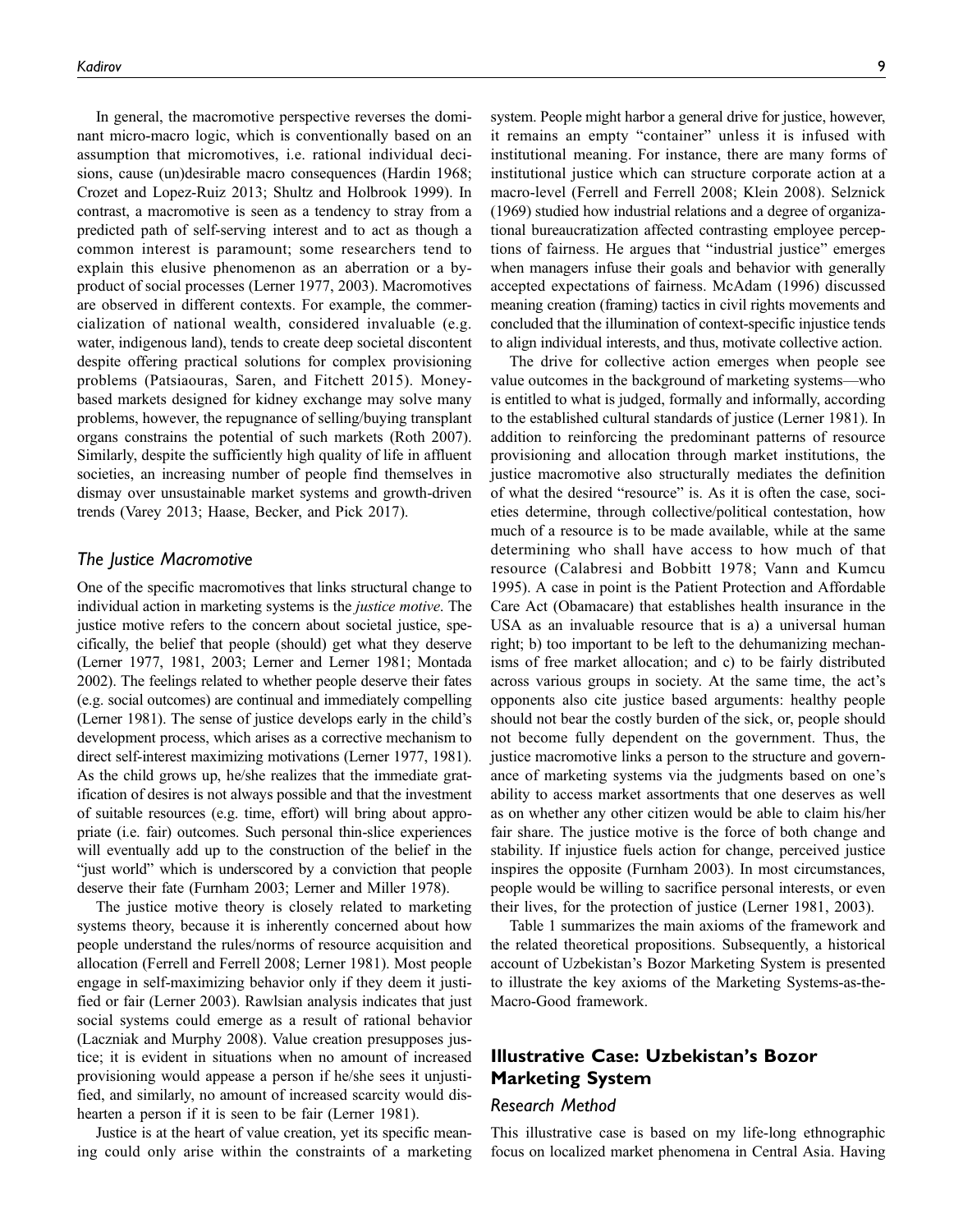| Elements       | Orthodox view                                                                       | Marketing-Systems-as-the-Public-Good<br>framework                                                                                               | Theoretical propositions                                                                                                                                                                   |
|----------------|-------------------------------------------------------------------------------------|-------------------------------------------------------------------------------------------------------------------------------------------------|--------------------------------------------------------------------------------------------------------------------------------------------------------------------------------------------|
| System         | A marketing system<br>emerges as the result of<br>micro-individual action.          | A marketing system is built as an overarching<br>institutional framework within which<br>individual action and desired outcomes are<br>enabled. | A multiplicity of marketing-system designs are<br>possible. Notwithstanding peculiar design,<br>action within the system will seem rational<br>(justified) from the actor's perspective.   |
|                | Resources Key resources are<br>exogenous and part of<br>the environment.            | Key resources are conceptualized and<br>constructed within marketing systems.                                                                   | Creativity in identifying and building key resources<br>will fuel the marketing system.                                                                                                    |
| Common<br>Good | Marketing system actors<br>(co)create variable<br>outcomes for(with) each<br>other. | In addition to micro outcomes, a marketing<br>system harbours non-excludable and non-<br>subtractable (dis)benefits for actors.                 | Actors will collectively aspire to maximize the<br>non-excludable and non-subtractable benefit(s)<br>of marketing systems.                                                                 |
| Motives        | Market action is driven by<br>the self-interest motive.                             | Macromotives structure micro-motives (e.g. self-<br>interest).                                                                                  | Actors will interpret their action in the light of a<br>specific macromotive (e.g. the justice motive)<br>and calibrate collective action accordingly.                                     |
| Change         | Change in marketing<br>systems is emergent.                                         | in marketing systems.                                                                                                                           | Purposeful collective action characterizes change  Collective action will be reflected in public-private<br>asset shifts, contributory participation and<br>attenuating market mechanisms. |

Table 1. Key Axioms and Theoretical Propositions.



Figure 3. A fabric merchant in Samarkand circa 1900s (Source: Library of Congress, the Prokudin-Gorskii collection).

lived for more than three decades in Uzbekistan, I experienced the resurgence and evolution of bozor first-hand in both the Soviet and post-Soviet periods. My competence in Uzbek culture, history, literature, economy and politics, as well as locally used dialects, vernacular, and idioms of Uzbek, Russian, and Tadjik helped me develop a close understanding of the context and relevant processes. Although the preliminary collection of data (personal observation, ethnographic interviews, unstructured conversations, historical accounts, audio-visual material and artefacts) commenced in 1999, the systematic collection of further focused information started in 2015. The case presented in this article draws on a fraction of this immense volume of rich material to illustrate the core aspects of the proposed

framework. To analyze this material, I followed the symbolism-based interpretive methodology developed by Kadirov and Varey (2011).

### Why is Uzbek Bozor a Marketing System?

In modern-day Central Asia, bozor (i.e. market, bazaar) refers to a spatially bound, culturally mediated, communally constructed, complex, and at the same time, ordered system of life provisioning (Spector 2017). It represents a spatially coherent "action field" (Scott 2014), a diffuse network of nearly identical local markets underscored by evolving regulative, normative, and cultural-cognitive institutional elements. In this locus, the regulative fervor of those in authority (e.g. khans, clergy, the Soviet government, and the current state authorities) clash with, but also at times enmesh with the normative and cultural/ symbolic practices of its participants. In addition to its major function of exchange facilitation, bozor in Uzbek society serves as the spatiotemporal locus of political and religious activism, power struggle, labor relations, communication, information exchange, business deals, credit and finance arrangements, law enforcement as well as criminal activity, entertainment, social security and reciprocity provisions, community services, charitable action, and cultural traditions. Bozor is a provisioning technology (Fisk 1967); Uzbeks say "otang-bozor, onang-bozor" the literal translation of which is, "bozor is one's both father and mother," meaning that one's life can be wholly sustained through the bozor system. It, in its multiplicity and variation, represents a microcosm of Uzbek life (Zanca 2010).

At the current count, Uzbekistan, a home for 30.7 million people, has 595 bozors out of which 59 are one-day temporal markets (Uzbekistan National News Agency 2017). While most bozors function in similar ways and offer comparable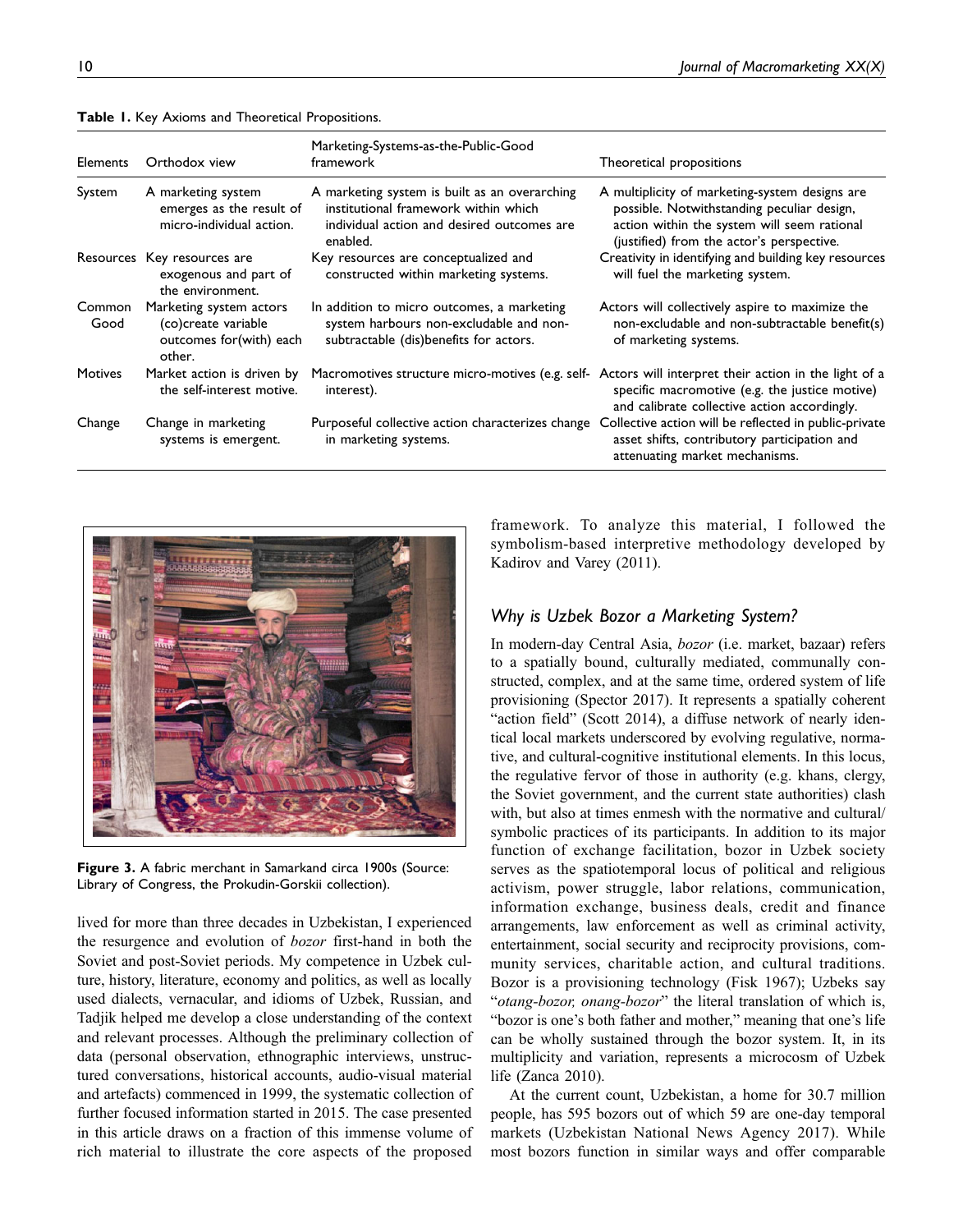

Figure 4. Guardianship over bozors was expressed in massive domes built over them: a tim (a trade complex) from the Great Silk Road Era in Bukhara (left) and the dome of Chorsu Bozor in Tashkent from the Soviet period (Sources: Wikimedia Commons; accessed at [https://commons.](https://commons.wikimedia.org) [wikimedia.org](https://commons.wikimedia.org) and Creative Commons; accessed at [https://www.flickr.com/photos\)](https://www.flickr.com/photos).

services, they are characterized by a unique concentration of specialized traders. My numerous interactions with the informants indicated that, for Uzbeks, bozor is not simply a locus of exchange; rather it is abstracted to connote a way of life as well as a unique prism of sense-making. Traditionally, people believe that one must visit a bozor at least once a day, specifically in early mornings, where one can source non-qaymoq (freshly baked bread and locally-made cream), while meeting friends, relatives, business partners or other contacts to sort out daily business. Acculturation to bozor happens from young age: an informant recalled the most vivid experience from his childhood (the Soviet period) that was to wake up before the sunrise to go to a bozor to purchase milk, cream, and bread, while he would often find a crowd of people selling and buying from very early in the morning.

### The Great Silk Road Period

From ancient times, Central Asians capitalized on provisioning opportunities arising from the geopolitical location of major trade routes, one of them being the Great Silk Road (Beckwith 2009; Haksöz, Seshadri, and Iyer 2011; Kuzmina 2008). Metaphorically, trade routes represented "fertile rivers" of commercial opportunity remotely resembling natural common-pool resources (Duffy, Layton, and Dwyer 2017), the difference being that the former were man-made. Central Asians not only recognized this "resource," but also nurtured, developed and protected it, while integrating it with local commercial systems (Beckwith 2009; Haksöz, Seshadri, and Iyer 2011). This not only allowed the development of the bozor as a trade institution, but also the internationalization of local offerings (Duan et al. 2017; Haksöz, Seshadri, and Iyer 2011). Both public and private resources were devoted to the creation and maintenance of a vast network of caravanserais/rabats to facilitate the movement of goods through the harsh climate and terrain (Kuzmina 2008). The universal hospitality rule, which still survives, required free stay, food, and care for the travelers for at least three days (Haksöz, Seshadri, and Iyer 2011). The management of caravan flow was a key factor in the pre-industrial design of major trading cities where major arterial routes through city gates led straight to agora-like complexes composed of trade centers *(tim)*, domed markets *(taq)*, craft shops, money exchange centers, caravanserais, court rooms, public baths (hammom), charity houses (honagoh), educational centers (madrasas) and mosques.

The macro-good processes were reflected in religious legitimation of shifting wealth from the private sphere to the public one (e.g. voluntary charity), which was closely associated with the maintenance and construction of rabats, bridges, and covered water reservoirs along trade routes (Khvandmir (1979) [1558]). During this period, several institutions acted as attenuating mechanisms. Commercial contracts were governed by the principles set in the Hanafi School of the Islamic Sacred Law which emphasized mutual agreement, dispute avoidance, harm minimization for both parties, and the importance of local traditions in resolving disputes. Another formalized institution was the office of *muhtasib* (i.e. the inspector of general weights and standards) that had extensive jurisdiction over marketplace issues (e.g. fair prices, correct weights, fair trade and legal contracts), public health and sanitation, food safety, and public misconduct (Mottahedeh and Stilt 2003). Moreover, most artisan groups were closely linked to various Sufi orders that emphasized virtues such as generosity, greed aversion, and the undesirability of excessive wealth accumulation. These institutions were not always perfectly effective, especially when powerful groups (e.g. rulers, khans, judges) abused their sweeping powers, but these mechanisms at least guaranteed that the bozor was free from overwhelming injustice.

Regarding the macromotive, the whole system evolved to ensure that derived economic value was *halal* (pure, permissible) which Muslims consider as a cornerstone of making justice to themselves and others. The derived wealth remained halal (existentially meaningful) as long as some of it was fed back into resourcing the system in accord with the normative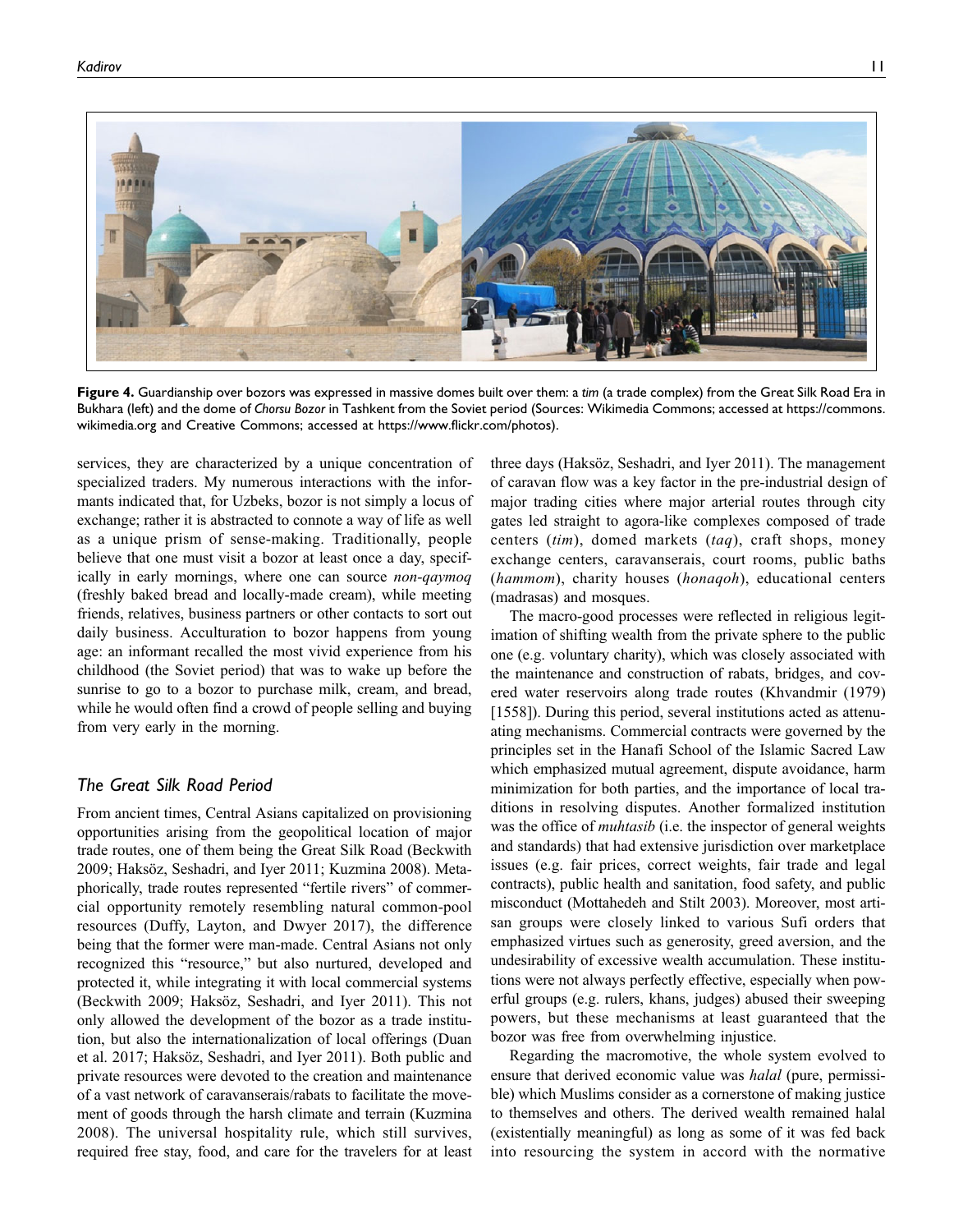standards of the period. The motive in the form [Value<sup>Halal</sup>] was a dynamic force, as its meaning depended on the character and extent of legitimizing institutions erected to protect it. Consequently, a weakly legitimized self-interest based attempt by a party (for example, monopolization of trade by a ruler) could cause irreversible bifurcations in the system.

### The (Pre)Colonial Period

As the global scale of trade along the Silk Road gradually declined from the 17th century due to the growth of alternative maritime routes, the established institutions of justice gradually eroded. Internal competition for the control of shrinking trade resources became fierce. The three states (i.e. Bukhara, Khiva and Kokand) of the region vied for dominance leading to politico-economic fragmentation, frequent wars, destruction and poverty. By the 1800s, these khanates became extremely poor (see Budrin memoirs (1871) [1820]). Increased oppression, corruption, and elitism reflected in privilege-based land ownership systems and more than ninety types of arbitrary taxes, duties, and forced labor (Juvonmardiev 1965) blunted the impact of ongoing investment in trade infrastructure (Adle, Habib, and Baipakov 2003). As the khans, based on the adaptation of the Mongol system Yassa, claimed absolute authority over most economic decisions, the general feeling of injustice has increased (Orzibekov 2006). There emerged a need for a new base for bozor revitalization.

Ironically, the imperial ambitions of Czar's Russia granted a new bedrock for the bozor's further evolution. Trade essentially shifted from an East-West (i.e. China to Europe) axis to a North-South (i.e. Russia-India) one. Trade with Russia was booming by the mid-18th century (Eversmann 1823; Muhammadjonov and Nematov 1957). It involved the export of cotton, silk, yarn, wool, fur, cashmere, indigo, locally made fabrics, handicrafts, druid fruit and horses from the region, while imports included various metals, gold, industrial products including factory made fabrics, leather, and arms (Eversmann 1823).

The bozor marketing system was rebuilt following a similar path, but it involved a shift of resources to build, develop, and protect the trade routes with Russia. Bukhara traders were actively establishing safe routes to local Russian markets via Caspian Sea, Astrakhan, and Orenburg, while the role of bozor in Tashkent had grown substantially, due to the city's strategic location and the growing Russian population. The colonial governors (Tashkent) as well as the local khans (Kokand) and emirs (Bukhara) were in the business of building new bozors and expanding existing ones (Madrahimov 2009). Moreover, by this age the bozor had turned into a way of life for Uzbeks. Eversmann (1823) observed that trade was thoroughly integrated into the urban life in Central Asia as he estimated that a third of Bukhara city was occupied by bozor, where to his surprise, unlike typical open space markets, these markets were indistinguishable from streets and many traders and their families lived in quarters attached to shops. A Russian economist, Massalskiy (1913), observed that Tashkent's Eskishahar bozor was the busiest and noisiest place of the city which had 4500 trading houses including caravanserais, crafts shops, choyhonas (tea houses), and eateries. Figure 3 shows a typical trading space (i.e. *do'kon*) in a bozor.

Several general observations can be made regarding the macro processes in this period, as the pertained to goods. Whether the derived value was just now depended on the combination of colonial and religious legitimation. The colonial regulative influence was dominant and its impact significant (reflected in the abolition of slave trade, and also the partial liberalization of "vices" such as gambling, prostitution, and alcohol consumption). In addition, religious legitimation included the institutions of sadaqah (daily charity), zakat (the annual charity of 2.5% from tradeable assets directly paid to the poor), hashar (communal support) and waqf (charitable endowments). These institutions completed the loop of the bozor marketing system enabling the generation of legitimized value (McChesney 2014; Pianciola and Sartori 2007). In addition, the colonial/religious imperative ensured that trade remained open for mass participation, while religious courts (qadi), muhtasib and boj offices locally regulated the system. However, the colonial bozor marketing system suffered inherent inconsistency as local interests collided with the colonial policy.

The bozor increasingly transformed into a closed system as the extent of insulation from global markets increased. It became a rudimentary supplier of natural resources to the Czarist economy. The technological innovations of the industrial age, except the Trans-Caspian railroad system and some cotton processing factories in the Russian quarter of Tashkent, failed to penetrate the local economy. Much of indigenous technology remained primitive. These issues gave rise to the movement of Jadidism (a reformist movement among wealthy intellectuals) who felt that the old politico-economic system must be replaced with a new progressive establishment, since the wealth divide between the poor and the rich was appalling (Uzoqov and Kholboev 1993).

#### The Soviet Period

The Soviet period was characterized by an unexpected revival of bozor. Despite becoming isolated from international markets, the system continued to exist by drawing on yet another resource, that is, the USSR's state sector (Grossman 1977). The Soviets promised work, land, and free education for everyone (i.e. ultimate distributive justice), hence, the majority of Uzbek intelligentsia including *Jadids* initially supported the Red Revolution and collaborated with the Bolsheviks (Pianciola and Sartori 2007). The Soviet economic policy was driven by a goal of moneyless state distribution, which in practice led to futile attempts to abolish private property and concentrate productive/commercial capital under the state control. In fact, in Uzbekistan this policy resulted in an undeclared war against the orthodox system of bozor (Najmiddinov 2014). As private wealth was forcibly shifted to the public domain through the Soviet economic reforms (e.g. collectivization, kolkhozification, and state requisition), another bedrock for the bozor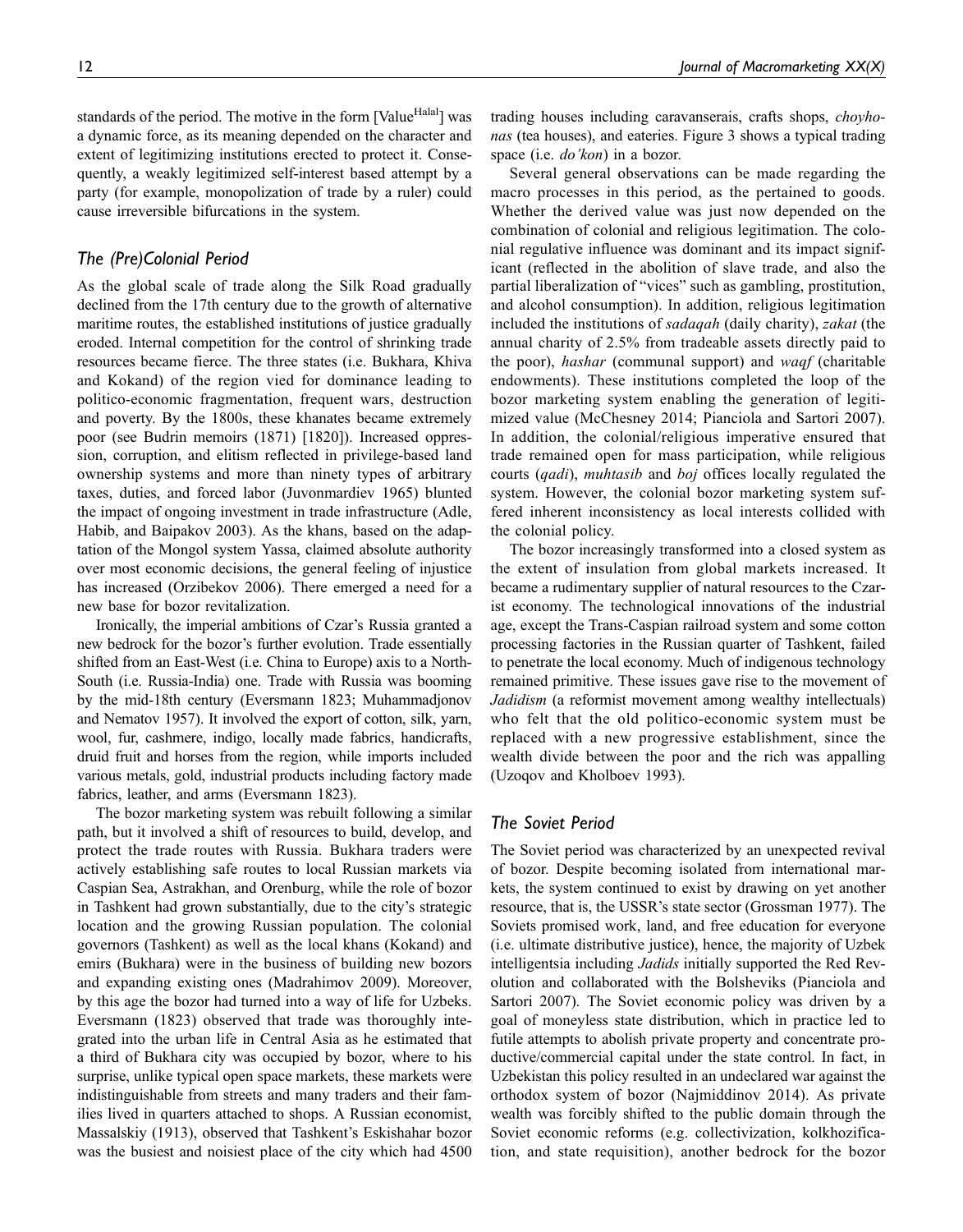

Figure 5. The white scarves of Andijan bozor in the mid-1980s (Source: an informant's personal photo collection).

marketing system was created. As the elderly informants indicated, a significant loss of wealth for the majority created an unspoken but commonly shared logic hidden behind the façade of mainstream socialist rhetoric: the state now owes much to people. The people attempted to recover what was rightfully theirs by diverting state resources to the private sector (i.e. reversing the private to public shift). This continued even at the times of relative abundance, post 1970s, which gave rise to the second economy (Grossman 1977; Mars and Altman 1986). Different markets allowing varying levels of private activity proliferated. Katsenelinboigen (1977) called these markets "coloured," as his classification comprised legal markets coded as red (e.g. the state retail system), white (e.g. kolkhoz markets), and pink (commission shops). Semi-legal markets were coded as grey (e.g. rental accommodation, private tuition), and illegal markets were coded as brown and black. In Uzbekistan, the second economy was in the form of bozor which entailed both direct and indirect involvement of most population including the higher echelons of the communist elite (Mars and Altman 1983, 1986). Most bozors were renamed to Kolkhoz Bozor (Collective Farm Market) enabling the inflow of state funding, as this was the only legal trade institution (classified as the white market) that allowed mass participation (Katsenelinboigen 1977). Thus, kolkhoz bozor became a façade for the revived bozor marketing system which supported culturally entangled trade – legal and illegal, open and under-counter, licensed and unlicensed – which included the assortments of food, clothing, precious jewelry, electronics, furniture, various imported goods, diverted army supplies, alcohol and drugs, rental accommodation, repair services, entertainment, to'y (i. e. cultural event) supplies, education and tutoring, and the mardikor market (day-laboring) (Figure 4).

The attenuating mechanisms were reflected in the Soviet establishment's constant ideological opposition to bozor. Specifically, traders were portrayed in popular culture as speculators, while ispolkoms (a local executive authority) and bozor committees regulated prices through setting upper limits (Katsenelinboigen 1977). *OBKHSS* (the economic police) made sure that traders stoked only licensed goods, thus limiting the scope of assortments on offer. An informant recalls a peculiar scene from Andijan Bozor in mid-1980s, where a big crowd of women in similar local attire, wearing white scarves wavering like sails, moved about selling locally made crafts (a criminal offence which could have been interpreted as sabotaging the Soviet economy) (Figure 5). The women used scarves to hide (unlicensed) goods, and when required, as a camouflage to vanish among the bozor crowd eluding a likely raid by militsiya (the Soviet police). Such evidence attests to people's resourcefulness in attempting to restore justice by tacitly claiming their perceived right to trade for private gain.

Against the backdrop of Soviet's guaranteed universal provisioning, the bozor marketing system turned into the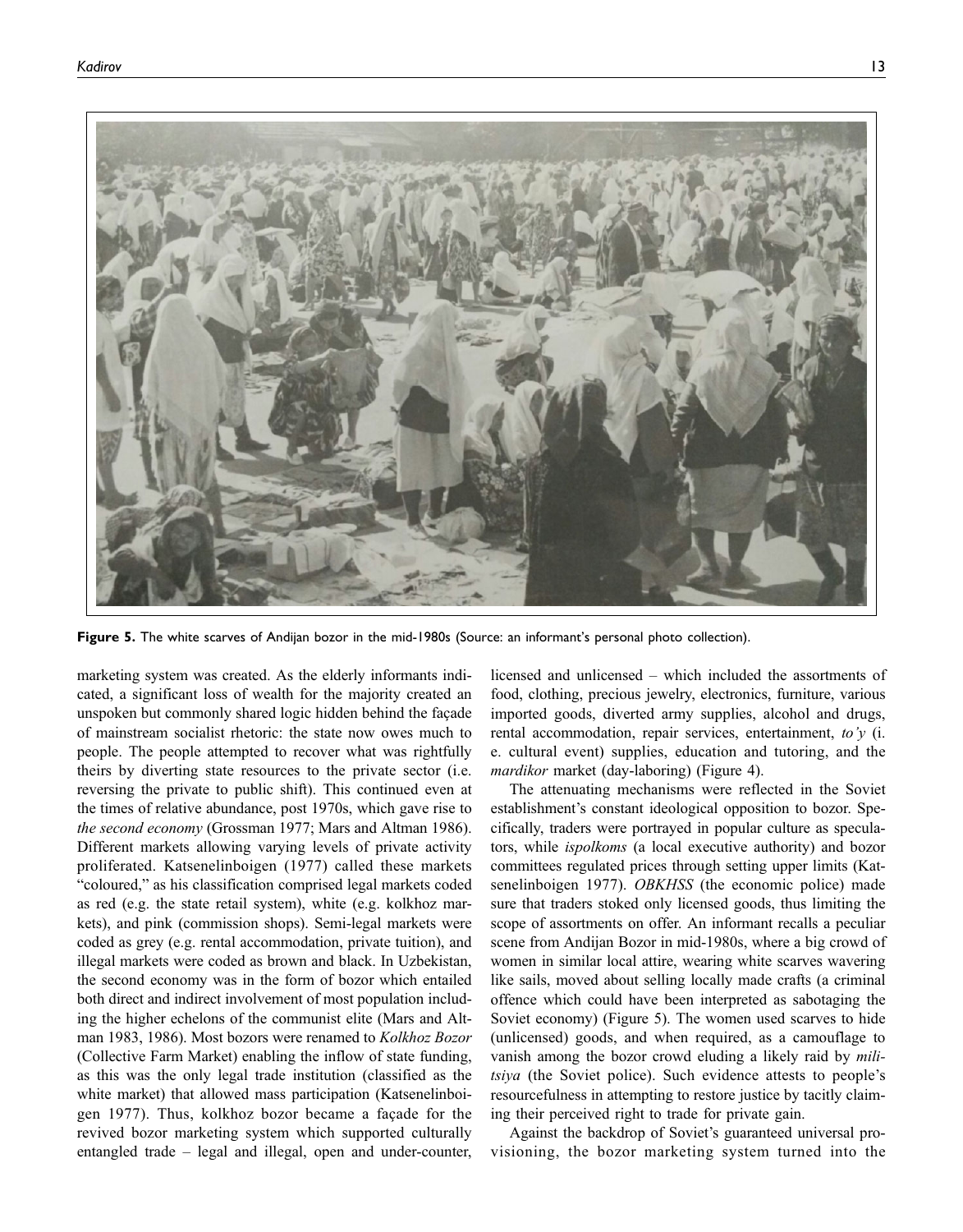technology of supplementary luxury provisioning (value beyond necessity) through catering for unaccounted heterogeneity. Paradoxically, the Soviet edifice (the state economy, reforms, formal communist rhetoric, market controls) was the essential foundation for perpetuating the bozor marketing system in its unique form. This edifice gave rise to the uniquely meaningful justice macromotive, the right for personal wealth over state provisioning, among supposedly Sovietized (i.e. collectivized) Uzbeks. Although formally disapproved, this type of economic value, which supplemented Soviet standard provisioning, became highly valued in informal cultural settings.

### The Independence Period

The new reality of independence in 1991 has brought a renewed hope for the resurgence of the bozor as an integral part of the gradual shift toward market economy. The reverse public-to-private shift of resources has now occurred. The partial privatization of state assets, the reestablishment of private property rights, and the mass distribution of small farming lots to farm workers gave the system a new impetus for growth. Mass participation has become a real possibility; individual actors became free to sell and buy goods of their choice subject to the local regulations. The rise of shuttle trading partially exposed the system to the outside world. This period is characterized by the gradual development of legally established pathways of transforming public assets into private ones, although the process was far from perfect and was mediated by the government with a heavy hand. However, a quarter century of independent development failed to take the bozor marketing system beyond its subsistence provisioning status. There might be several reasons for this. First, representing the character of the official discourse about the bozor, the Soviet term Kolkhoz Bozor was simply replaced by Dehqon Bozor (i.e. farmers' market) which in practice severely limited the scope of its operations. Second, the state was reluctant to relax its tight grip over the economy. Although individual bozors were transformed into shareholding societies, the local hokimiyats (governing offices) controlled the majority of shares without exception, which gave the government absolute power over all key decisions, opening the door for corruption in many instances. Third, Uzbekistan pursued the strategy of import substitution and protectionism, while establishing a very complicated system of tax. Tax exemption and subsidies effectively barred the bozor marketing system from capitalizing on international trade and competitive markets. Fourth, the only "resources" that could potentially fuel the system were the local industry, the agricultural sector and shuttle trading. However, these resources did not materialize due to inadequate technological development (Hoshimov 2017), limited reforms in agriculture, excessive control over agricultural production and export, restricted access to foreign/local currency, and the vast bureaucratic apparatus of the government. Fifth, the bozor marketing system has become an arena of arbitrary administrative intrusion which should have supposedly worked as attenuating mechanisms.



Figure 6. Oloy bozor during the colonial era (top), the Soviet period (middle), and after the 2017 reconstruction (bottom). (Source: Open access; accessed at [www.mytashkent.uz\)](http://www.mytashkent.uz).

An informant noted that the authorities set upper price limits for some food items (e.g. meat, oil), although traders circumvent such limits using various tricks to charge higher prices. Finally, more than anything else, the Soviet institutional legacy of covertly diverting state assets to the second economy did not disappear, rather it took a new character. The level of corruption has become unprecedented at all ranks. This corruption most often appears in form of bribery and the theft of assets from the public sector. Paradoxically, "blind" privatization cannibalized its own foundation (i.e. the generation and maintenance of the system as the public good).

The prominence of this matter is reflected in the recent decree by Uzbekistan's newly elected president's office that approved the program of Reconstruction of Dehqon Bozors in 2017-2019 and Creating Modern Trade Complexes (Uzbekistan National News Agency 2017). As it has been declared, the program is based on the review of 328 bozors across the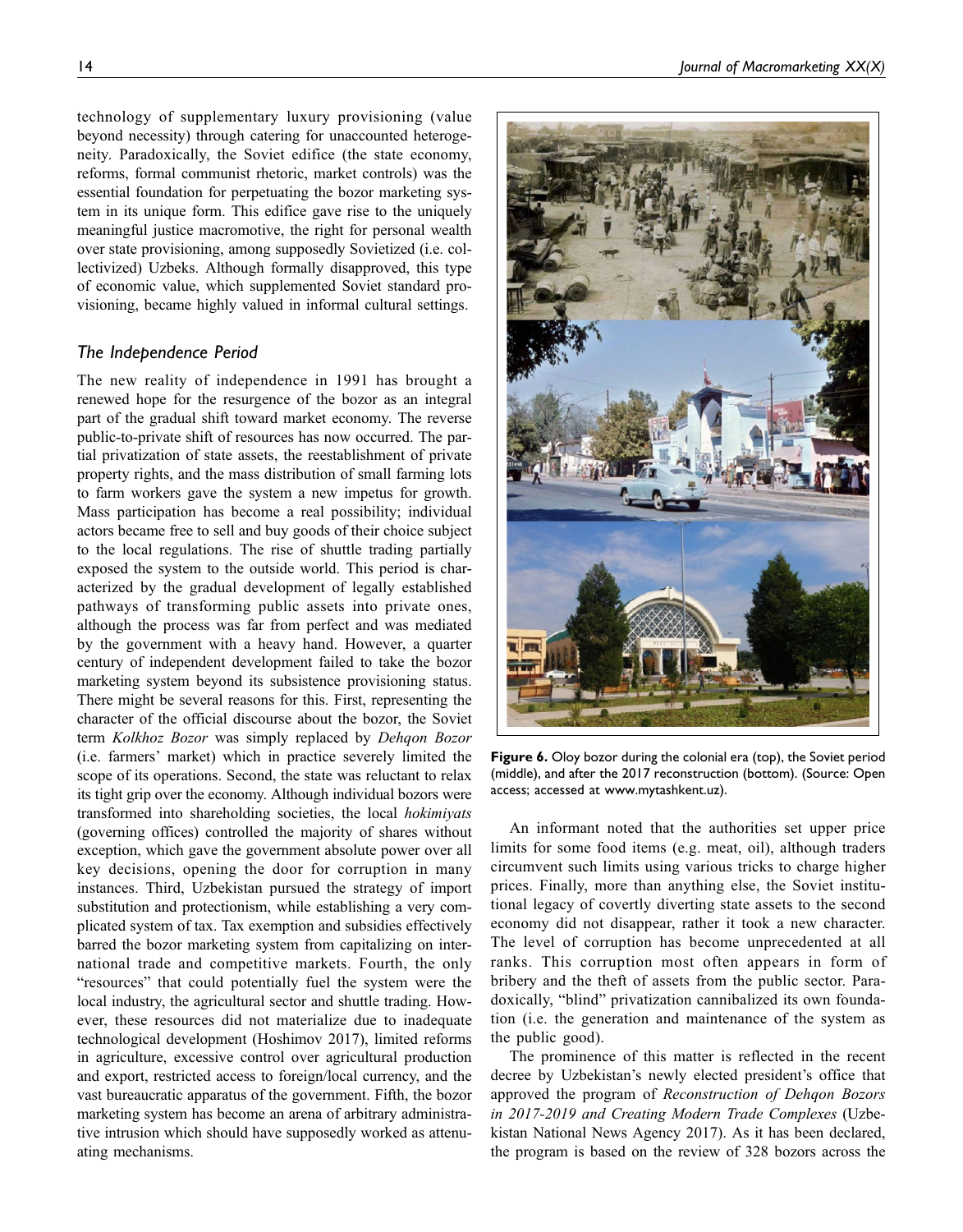

Figure 7. The evolution of the Uzbek Bozor Marketing System.

country that finds most of them to be in dissatisfactory condition along several criteria: design, convenience, structural and fire safety, sanitary conditions, food safety, parking availability, and the means of communication. It appears that the private sector has failed to automatically correct these issues. The program envisions spending 746 billion so'm (USD 178.6 million) from public resources to fully reconstruct most bozors (Figure 6). Each of the new complexes, depending on their size, will include a food safety laboratory, numerous weighing stations (for farmers), specialized banking branches (e.g. Agrobank), tax offices, cash and payment terminals, appropriate parking services, and warehouses. The investment in the marketing system as the public good is impressive, and it engenders yet renewed fairness-related reactions among stakeholders.

A trader explained that most traders wonder about whether they would receive a fair reimbursement for their previous investments in shops and other structures and if they could personalize their trading spot as they used to do previously. Another informant agreed that the new arrangement looks clean, tidy and well organized, however, would it not make bozors look bland and insipid? A consumer who is regular to a local bozor commented that supermarkets look "soulless", while a bit chaotic haggling over price with various small traders felt more real and authentic.

### Summary: The Bozor Marketing System as a Macro Public Good

This case shows the resilience of the bozor marketing system in the backdrop of complex socio-historical and political shifts in the formulation of common resources as well as the emergent variations of the justice macromotive which influenced the system's common (dis)benefits through activating eccentric public-private asset transitions, contributory participation and attenuating processes. Figure 7 summarizes the main insights of the illustrative case. The Uzbek Bozor Marketing System in the current form bears the deep marks of its turbulent institutional evolution. This marketing system did not arise as a hodge-podge collection of traders and their micro-behavioral activities. Rather, various actors (e.g. government, local authorities, political groups, citizens, traders and consumers), guided by their perceptions of composite value, continually attempted to purposefully influence the bozors formation, structure, governance and evolutionary progress. Above all, different forces competed and cooperated in constructing, maintaining and improving common resources to enable the growth of the system. Although the outcomes were not always as expected, some degree of collective action was consistently required to improve the system's existence. The system was continually calibrated through changes initiated by governments, interest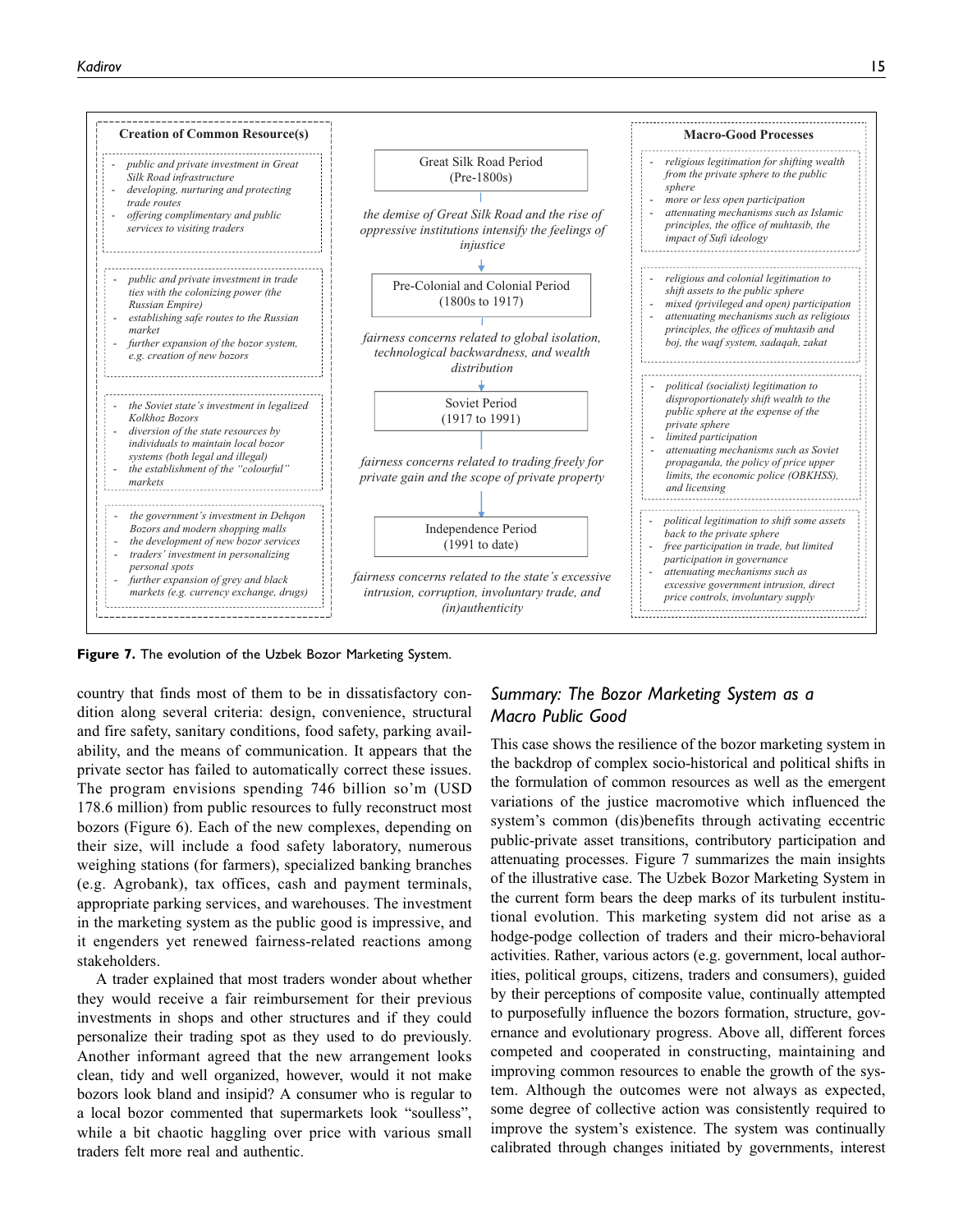groups and market actors. These changes were in the form of public-private transitions, contributory participation, and corrections to attenuating mechanisms.

### Conclusions, Discussion and Suggestions

### Alternative Marketing-Systems Understanding

The Marketing-Systems-as-a-Public-Good offers an alternative understanding of marketing systems: it combines the rational view (Layton 2015), the normative perspective (Laczniak and Murphy 2008), and the symbolic approach (Kadirov and Varey 2011). Change is meaningful within a marketing system: the public good processes determine the specific meaning of composite value (i.e. the value augmented with a macromotive) for marketing system actors. As meaning is crystallized through regulative and normative corrections, an array of potential composite value is enabled. Various groups adopt the different variants of potential value, contest their meaning, and initiate further cycles of public-good processes.

# Internally "Understandable" Corrections

Different marketing systems with peculiar forms are observed globally (Layton 2007). The unique processes of the Uzbek Bozor Marketing System are the manifestation of collective action guided by specific institutional meanings of composite value. Distinct structures and forms are created, maintained and altered not just because existing arrangements do not meet direct consumption needs but also when they do not fulfill justice expectations. Perceived injustice may lead to the redefinition of common resource(s), public-private good shifts, and distinctive contributions into marketing-system governance and attenuating market mechanisms.

In relation to the question posed at the beginning of this article, one can draw many insights about the ways of introducing corrective changes in marketing systems. An externally imposed correction would not be successful if such changes are not picked up by an endogenous cascade of alterations that are internally meaningful against the backdrop of the system's long-term development path. For instance, a desired shift could be formulated in terms of its impact on the specific perceptions of fairness. To create a cumulative effect based on the voluntary uptake of a proposed change within the marketing system, the corrective intervention can be framed and promoted using the justice discourse. In this process, the specific mechanisms reviewed in this article can be used. For example, there is a possibility of the Uzbek Bozor Marketing System linking to China's USD 900 billion Belt and Road Action Plan that aims to re-create the Silk Road (World Economic Forum 2017). Hence, the system can potentially become a regional logistics services hub, the vision that would require more purposeful effort than rebuilding isolated structures.

### Existential Value of Marketing Systems

The Marketing Systems-as-the-Public-Good framework highlights the existential aspect of marketing systems: market actors derive composite value through participating and constructing meaningful action fields (i.e. marketing systems) in addition to obtaining value from the direct output of these marketing systems. The existential aspect of marketing systems is at the heart of strategic action fields theory and the MAS framework (Fligstein and McAdam 2012; Layton 2015). Meaningfulness and morality, expressed in the questions like "what is good/just life?" and distinctive answers to these fundamental questions underscore the formation of action fields (Fligstein and McAdam 2012), including the formation of marketing systems (Layton 2015). A development initiative that uncritically accepts the institutional logic expressed as "consumption of goods is the only route to happiness" (Kilbourne, McDonagh, and Prothero 1997) might be fundamentally flawed, as the abundance of goods may not be satisfying if marketing systems are not conducive to the internally accepted standards of justice.

The existential importance of marketing systems for meaningful human existence, is illustrated in the context of wars. From the macromarketing perspective, wars are seen as marketing-system stripping "experiments" through which a dominant power cripples the life support mechanisms of communities seen as "enemy" (Shultz 2016; Shultz et al. 2005). Shultz and his colleagues' (Shultz 2016, 2017; Shultz et al. 2005) research in war-ravaged areas indicates that the obliteration of marketing systems causes feelings of misery, distress, and meaninglessness. They show that in such circumstances people attempt, more than anything else, to re-build structures approximating previous marketing systems. Although the supply of vital goods is quickly re-established, the unique value and meaningfulness of ruined marketing systems is what people first attempt to restore. Perhaps, the macromotive for justice in these circumstances would motivate people to bring back those unique market structures which they perceive to be fair.

The progress toward just marketing systems presumes orderly, effortless, riskless, and dignifying participation in value creation practices, while bringing out the best in human beings (Ostrom 2005). Not only automatic resource acquisition, but also constructing fair and equitable provisioning systems that facilitate the sustainable utilization of resources should be the aim (Ferrell and Ferrell 2008). The value augmented with justice represents the desire to participate in meaningful, beneficial, and fair value-creating interactions (Varey, Sörhammar, and Kadirov 2015). Such a macro-turn in understanding actors' motives offers a different insight about marketing systems: the "output" of marketing systems is not only goods assortments but also a macro-service, which can be characterized as the provision of justice, meaningfulness, sustainable commerce opportunities, and inclusive participation in value creation (Varey 2013; Varey, Sörhammar, and Kadirov 2015). This includes the nourishment of capabilities to build lives people have reason to value (Sen 1999), social skill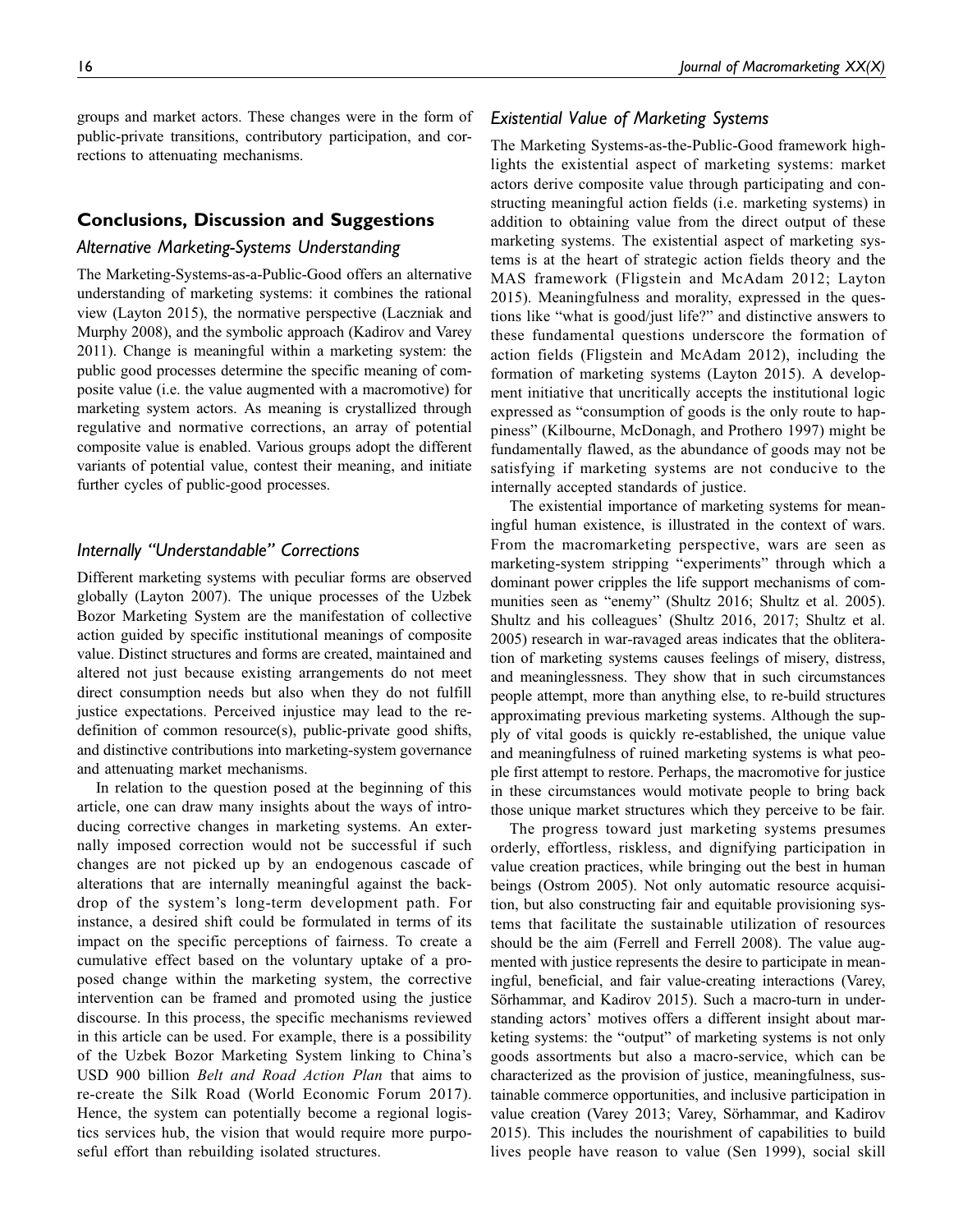(Fligstein and McAdam 2012), and balanced opportunities to all citizens for pursuing individual and communal ends (Acemoglu and Robinson 2012; Daly and Cobb 1994).

### Limitations and Future Research

The proposed framework barely scratches the surface of the problem of change in marketing systems. Conceptually, the framework can potentially explain, from the marketing-systems-as-a-public-good perspective, why both collectivist/ socialist and privatization-based reforms might fail to deliver justice. Moreover, future research is required to provide detailed elaboration on the concepts, relationships, and processes included in the framework. Specifically, what are the precise mechanisms that govern the construction of "private' (e.g. wealth, space, identity) spaces within marketing systems and its relation to "public"? What are the other types of macromotives that might structure value creation processes? Also, this research can be productively extended to investigate typologies of actors and their practices in constructing different variations of composite value, the ways these actors interact in shaping marketing-systems as the public good, the paths justice-based or other macromotive-based discourses take in structuring the course of marketing system evolution, and specific structures of attenuating mechanisms that provide macromotive-based calibration.

### Declaration of Conflicting Interests

The author(s) declared no potential conflicts of interest with respect to the research, authorship, and/or publication of this article.

#### Funding

The author(s) received no financial support for the research, authorship, and/or publication of this article.

#### ORCID iD

Djavlonbek Kadirov  $\bullet$  <http://orcid.org/0000-0001-7618-6903>

#### **References**

- Acemoglu, Daron and James A. Robinson (2012), Why Nations Fail: The Origins of Power, Prosperity, and Poverty. New York: Crown Publishers.
- Adle, Chahryar, Irfan Habib, and Karl M. Baipakov (2003), History of Civilizations of Central Asia. Volume IV: Development in Contrast: From the Sixteenth to the Mid-Nineteenth Century. Paris: UNESCO Publishing.
- Araujo, Luis (2007), "Markets, Market-Making and Marketing," Marketing Theory, 7 (3), 211-26.
- Bateson, Gregory (1991), A Sacred Unity: Further Steps to an Ecology of Mind. New York: Cornelia and Michael Bessie Book.
- Beckwith, Christopher I. (2009). Empires of the Silk Road: A History of Central Eurasia from the Bronze Age to the Present. Princeton, NJ: Princeton University Press.
- Bergson, Abram (1938), "A Reformulation of Certain Aspects of Welfare Economics," Quarterly Journal of Economics, 52 (February), 310-34.
- Blau, Peter M. (1964), Exchange and Power in Social Life. New York: Wiley.
- Budrin, Vasiliy ((1871) [1820]). Русские в Бухаре в 1820 г.: Записки очевидца (Russians in Bukhara in 1820: The Notes of an Eyewitness). Orenburg, Russia: The Reference Book of Orenburg Region.
- Calabresi, Guido and Philip Bobbitt (1978), Tragic Choices: The Conflicts Society Confronts in the Allocation of Tragically Scarce Resources. New York: WW Norton & Co.
- Cornes, Richard and Todd Sandler (1996), The Theory of Externalities, Public Goods, and Club Goods. Cambridge, UK: Cambridge University Press.
- Crozet, Yves and Hector G. Lopez-Ruiz (2013), "Macromotives and Microbehaviors: Climate Change Constraints and Passenger Mobility Scenarios for France," *Transport Policy*, 29 (C), 294-302.
- Daly, Herman E. and John B. Cobb (1994), For the Common Good: Redirecting the Economy toward Community, the Environment, and a Sustainable Future. Boston, MA: Beacon Press.
- Duan, Naibin, Bai Yang, Sun Honghe, Wang Nan, Ma Yumin, Li Mingjun, Wang Xin, Jiao Chen, Legall Noah, Mao Linyong, Wan Sibao, Wang Kun, He Tianming, Feng Shouqian, Zhang Zongying, Mao Zhiquan, Shen Xiang, Chen Xiaoliu, Jiang Yuanmao, Wu Shujing, Yin Chengmiao, Ge Shunfeng, Yang Long, Jiang Shenghui, Xu Haifeng, Liu Jingxuan, Wang Deyun, Qu Changzhi, Wang Yicheng, Zuo Weifang, Xiang Li, Liu Chang, Zhang Daoyuan, Gao Yuan, Xu Yimin, Xu Kenong, Chao Thomas, Fazio Gennaro, Shu Huairui, Zhong Gan-Yuan, Cheng Lailiang, Fei Zhangjun, and Chen Xuesen (2017), "Genome Re-Sequencing Reveals the History of Apple and Supports a Two-Stage Model for Fruit Enlargement," Nature Communications, 8 (1), (accessed October 18, 2017), [available at [https://www.nature.com/articles/](https://www.nature.com/articles/s41467-017-00336-7) [s41467-017-00336-7\]](https://www.nature.com/articles/s41467-017-00336-7).
- Duffy, Sarah, Roger Layton, and Larry Dwyer (2017), "When the Commons call "Enough", Does Marketing Have an Answer?" Journal of Macromarketing, 37 (3), 268-85.
- Eversmann, Eduard (1823), "Account of Bucharia," In Nazarov, Filipp, Pavel Luk'ianovich Iakovlev, and Nikolaĭ Nikolaevich Murav'ev. Russian Missions Into the Interior of Asia. London: Printed for R. Phillips, pp. 11–61.
- Ferrell, O. C. and Linda Ferrell (2008) "A Macromarketing Ethics Framework: Stakeholder Orientation and Distributive Justice," Journal of Macromarketing, 28 (1), 24-32.
- Flikr, "Chorsu Bazaar, Tashkent, Uzbekistan", [https://www.flickr.com/](https://www.flickr.com/photos/10186213@N07/20587731208/) [photos/10186213@N07/20587731208/](https://www.flickr.com/photos/10186213@N07/20587731208/) (accessed October 18, 2017).
- Fisk, George (1974), Marketing and the Ecological Crisis. New York: Harper and Row.
- Fisk, George (1967), Marketing Systems: An Introductory Analysis. New York: Harper and Row.
- Fisk, George (1997), "Questioning Eschatological Questions about Marketing Apocalypse Conditional," European Journal of Marketing, 31 (9/10), 720-29.
- Fligstein, Neil and Doug McAdam (2012), A Theory of Fields. Oxford, UK: Oxford University Press.
- Foldvary, Fred E. (1994), Public Goods and Private Communities. Brookfield, VT: Edward Elgar Publishing Company.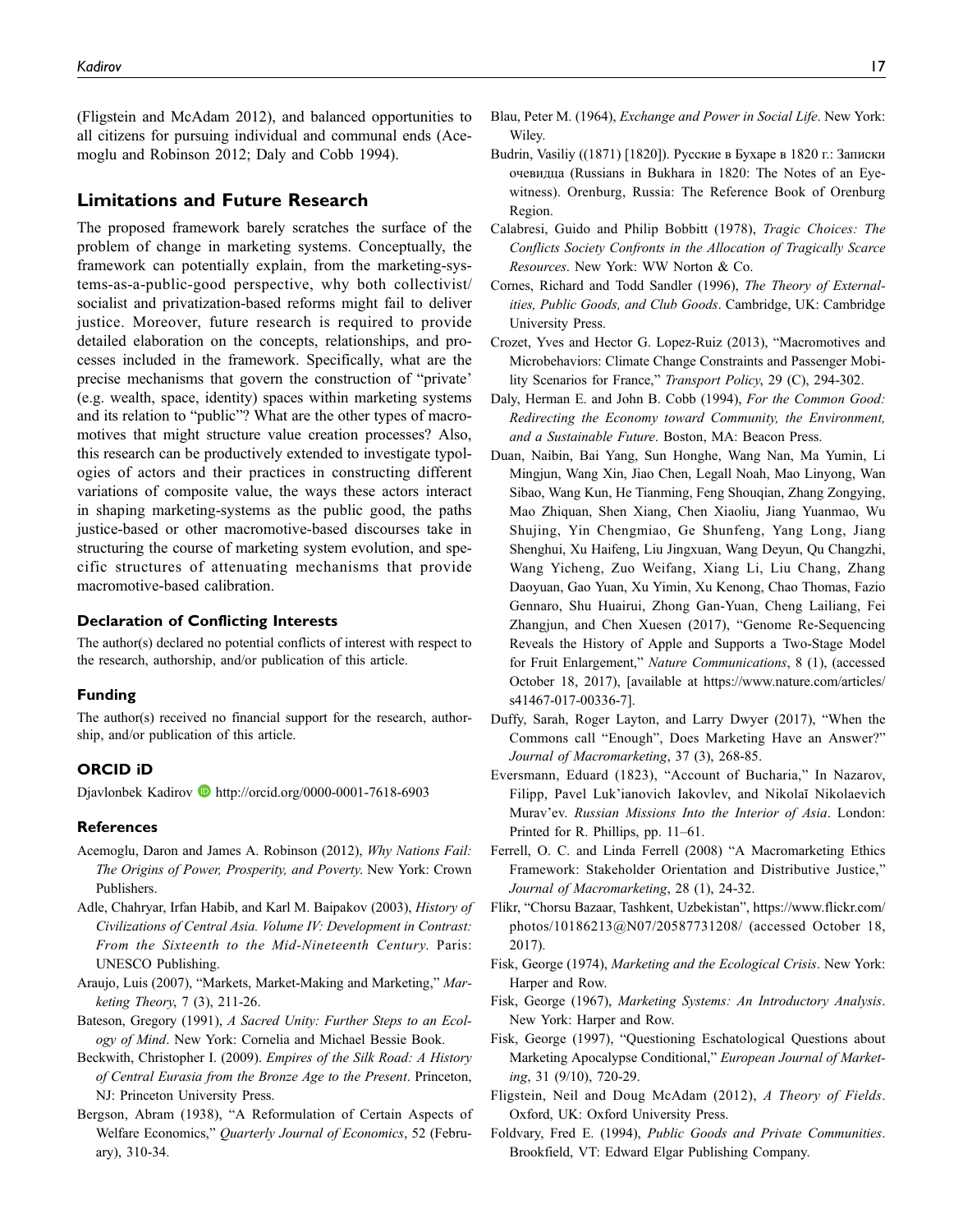- Furnham, Adrian (2003), "Belief in a Just World: Research Progress over the Past Decade," Personality and Individual Differences, 34 (5), 795-817.
- Galbraith, John K. (1958), The Affluent Society. Harmondsworth, Middlesex: Penguin Books.
- Giesler, Markus (2008), "Conflict and Compromise: Drama in Marketplace Evolution," Journal of Consumer Research, 34 (April), 739-53.
- Gilles, Robert F. and Dimitrios Diamantaras (2005), "New Classical Economics: Towards a New Paradigm for Economics," Division of Labor and Transaction Costs, 1(1), 35-56.
- Grossman, Gregory (1977), "The Second Economy of the USSR," Problems of Communism, 26 (5), 25-40.
- Haase, Michaela, Ingrid Becker, and Doreén Pick (2017), "Alternative Economies as Marketing Systems? The Role of Value Creation and the Criticism of Economic Growth," Journal of Macromarketing, (accessed October 18, 2017), [available at [http://jmk.sagepub.](http://jmk.sagepub.com) [com](http://jmk.sagepub.com)].
- Haksöz, Çağrı, Sridhar Seshadri, and Ananth V. Iyer, eds. (2011), Managing Supply Chains on the Silk Road: Strategy, Performance, and Risk. Boca Raton, FL: CRC Press.
- Hardin, Garrett (1968), "The Tragedy of the Commons," Science, 162 (3859), 1243-48.
- Holmes, John G. (1981), "The Exchange Process in Close Relationships: Microbehavior and Macromotives," in The Justice Motive in Social Behavior, M. J. Lerner and S. C. Lerner, eds. New York: Plenum, 261-84.
- Homans, George (1961), Social Behavior: Its Elementary Forms. New York: Harcourt Brace Jovanovich.

Hoshimov, Behzod (2017), Что может производить Узбекистан, чтобы развивать экономику? (accessed October 27, 2017), [available at [http://kommersant.uz/kejs/chto-mozhet-proizvodit\]](http://kommersant.uz/kejs/chto-mozhet-proizvodit).

- Huff, Aimee Dinnin, Michelle Barnhart, Brandon McAlexander, and Jim McAlexander (2017), "Addressing the Wicked Problem of American Gun Violence: Consumer Interest Groups as Macrosocial Marketers," Journal of Macromarketing, 37 (4), 393-408.
- Humphreys, Ashlee (2010), "Megamarketing: The Creation of Markets as a Social Process," Journal of Marketing, 74 (2), 1-19.
- Jagadale, Sujit Raghunathrao, Djavlonbek Kadirov, and Debojyoti Chakraborty (2017), "Tackling the Subaltern Quandary: Marketing Systems of Dignity," Journal of Macromarketing, (accessed December 3, 2017), [available at [http://jmk.sagepub.com\]](http://jmk.sagepub.com).
- Juvonmardiev, Abdullajon (1965), XVI-XIX Asrlarda Farg'onada Er-Suv Masalalariga Doir. Toshkent: O'zbekiston SSR Fan Nashriyoti.
- Kadirov, Djavlonbek (2011), "Macro-Systems Role of Marketing: Do We Trade Environment for Welfare?" Journal of Macromarketing, 31 (4), 359-75.
- Kadirov, Djavlonbek and Richard J. Varey (2011), "Symbolism in Marketing Systems," Journal of Macromarketing, 31 (2), 160-71.
- Kadirov, Djavlonbek, Richard J. Varey, and Sally Wolfenden (2016), "Investigating Chrematistics in Marketing Systems: A Research Framework," Journal of Macromarketing, 36 (1), 54-67.
- Kalberg, Stephen (1980), "Max Weber's Types of Rationality: Cornerstones for the Analysis of Rationalization Processes in History," American Journal of Sociology, 85 (5), 1145-79.
- Kapp, William K. (1970), "Environmental Disruption: General Issues and Methodological Problems," Social Science Information, 9 (4), 15-32.
- Kapp, William K. (1978), The Social Costs of Business Enterprise. Nottingham, UK: Russell Press Ltd.
- Katsenelinboigen, Aron (1977), "Coloured Markets in the Soviet Union," Soviet Studies, 29 (1), 62-85.
- Kaul, Inge, Isabelle Grunberg, and Marc A. Stern, eds. (1999), Global Public Goods: International Cooperation in the 21st Century. Oxford, UK: Oxford University Press.
- Kennedy, Ann-Marie (2017), "Macro-Social Marketing Research: Philosophy, Methodology and Methods," Journal of Macromarketing, 37 (4), 347-55.
- Khvandmir, Muhammad ((1979) [1558]). The Makarim Al-Akhlaq. Cambridge, UK: EJB Gibb Memorial Trust.
- Kilbourne, William, Pierre McDonagh, and Andrea Prothero (1997), "Sustainable Consumption and the Quality of Life: A Macromarketing Challenge to the Dominant Social Paradigm," Journal of Macromarketing, 17 (1), 4-24.
- Kjellberg, Hans and Claes-Fredrik Helgesson (2007), "On the Nature of Markets and Their Practices," Marketing Theory, 7 (2), 137-62.
- Klein, Thomas A. (2008), "Assessing Distributive Justice in Marketing: A Benefit-Cost Approach," Journal of Macromarketing, 28 (1), 33-43.
- Kotchen, M. J. (2005), "Impure Public Goods and the Comparative Statics of Environmentally Friendly Consumption," Journal of Environmental Economics and Management, 49 (2), 281-300.
- Kozinets, Robert V. and Jay Handelman (2004), "Adversaries of Consumption: Consumer Movements, Activism, and Ideology," Journal of Consumer Research, 31 (December), 691-704.
- Kuzmina, Elena E. (2008), The Prehistory of the Silk Road. Philadelphia, PA: University of Pennsylvania Press.
- Laczniak, Gene R. and Patrick E. Murphy (2008), "Distributive Justice: Pressing Questions, Emerging Directions, and the Promise of Rawlsian Analysis," Journal of Macromarketing, 28 (1), 5-11.
- Laczniak, Gene R. and Nicholas J. C. Santos (2011), "The Integrative Justice Model for Marketing to the Poor: An Extension of SD Logic to Distributive Justice and Macromarketing," Journal of Macromarketing, 31 (2), 135-47.
- Layton, Roger A. (2007), "Marketing Systems A Core Macromarketing Concept," Journal of Macromarketing, 27 (3), 227-42.
- Layton, Roger A. (2009), On Economic Growth, Marketing Systems, and the Quality of Life," Journal of Macromarketing, 29 (4), 349-62.
- Layton, Roger A. (2015), "Formation, Growth, and Adaptive Change in Marketing Systems," Journal of Macromarketing, 35 (3), 302-19.
- Layton, Roger (2017), "The Systems Workshop: Open Questions in Marketing System Theory and Application," Macromarketing Conference 2017, Queenstown.
- Layton, Roger and Sarah Duffy (2017), "Path Dependency and Beyond in Marketing Systems: Origins and Implications," Macromarketing Conference 2017, Quennstown.
- Lerner, M. J. (1981), "The Justice Motive in Human Relations," in The Justice Motive in Social Behavior: Adapting to Times of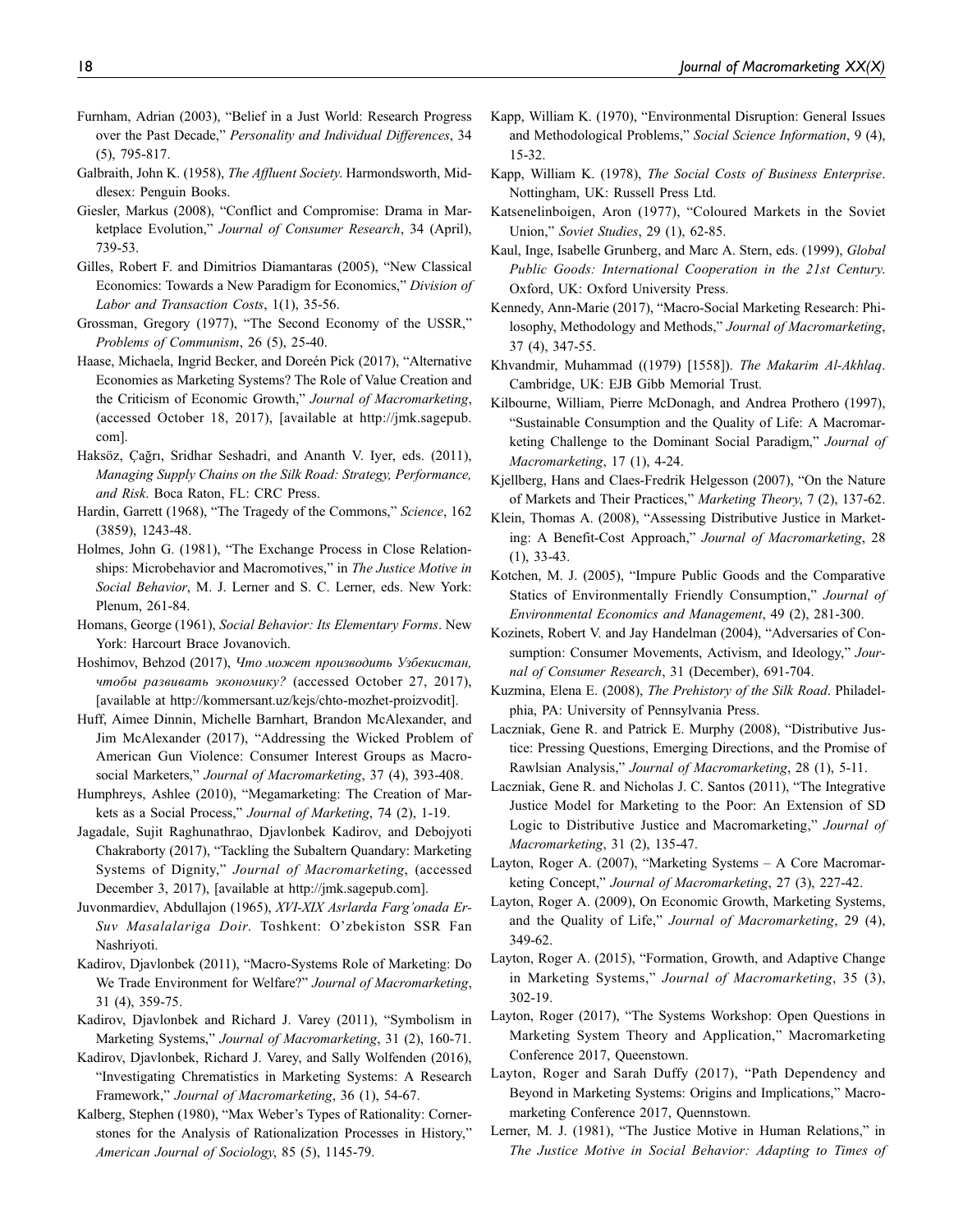Scarcity and Change, Melvin J. Lerner and Sally C. Lerner, eds. New York: Plenum Press, 11-35.

- Lerner, Melvin J. (1977), "The Justice Motive: Some Hypotheses as to Its Origins and Forms," Journal of Personality, 45 (1), 1-52.
- Lerner, Melvin J. (2003), "The Justice Motive: Where Social Psychologists Found It, How They Lost It, and Why They May not Find It Again," Personality and Social Psychology Review, 7 (4), 388-99.
- Lerner, Melvin J. and Sally C. Lerner (1981), The Justice Motive in Social Behavior: Adapting to Times of Scarcity and Change. New York: Plenum Press
- Lerner, Melvin J. and Dale T. Miller (1978), "Just World Research and The Attribution Process: Looking Back and Ahead," Psychological Bulletin, 85 (5), 1030-51.
- Madrahimov, Z. S. (2009), Қўқон хонлиги божхоналари ва уларнинг фаолияти [Customs Service in the Khanate of Kokand and its Functions]. Namangan, Uzbekistan: Science Digest.
- Mars, Gerald and Yochanan Altman (1986), "The Cultural Bases of Soviet Central Asia's Second Economy (Uzbekistan And Tajikistan)," Central Asian Survey, 5 (3/4), 195-204.
- Mars, Gerald and Yochanan Altman (1983), "The Cultural Bases of Soviet Georgia's Second Economy," Soviet Studies, 35 (4), 546-60.
- Mas-Colell, Andreu, Michael D. Whinston, and Jerry R. Green (1995), Microeconomic Theory. New York: Oxford University Press.
- Massalskiy, Vladislav Ivanovich (1913), Туркестанский край [The Region of Turkestan]. St Petersburg, Russia: A.F. Devrien Publishing.
- Mazzola, Ugo ((1958) [1890]), "The Formation of the Prices of Public Goods," in Classics in the Theory of Public Finance, R. A. Musgrave and Alan T. Peacock, eds. UK: Palgrave Macmillan, 37-47.
- McAdam, Doug (1996), "The Framing Function of Movement Tactics: Strategic Dramaturgy in the American Civil Rights Movement," in Comparative Perspectives on Social Movements: Political Opportunities, Mobilizing Structures, and Cultural Framings, Doug McAdam, John D. McCarthy, and Mayer N. Zald, eds. Cambridge Studies in Comparative Politics. Cambridge, MA: Cambridge University Press, 338-56.
- McChesney, Robert D. (2014), Waqf in Central Asia: Four Hundred Years in the History of a Muslim Shrine, 1480-1889. Princeton, NJ: Princeton University Press.
- Mittelstaedt, J. D., W. E. Kilbourne, and R. A. Mittelstaedt (2006), "Macromarketing as Agorology: Macromarketing Theory and the Study of the Agora," Journal of Macromarketing, 26 (2), 131-42.
- Montada, Leo (2002), "Doing Justice to the Justice Motive," in The Justice Motive in Everyday Life, Michael Ross and Dale T. Miller, eds., 41–62. Cambridge, UK: Cambridge University Press.
- Mottahedeh, Roy and Kristen Stilt (2003), "Public and Private as Viewed through the Work of the "Muhtasib,"" Social Research, 70 (3), 735-48.
- Muhammadjonov, Abdulahad R. and T. Nematov (1957), Бухоро ва Хеванинг Россия билан Муносабатлари Тарихига Доир Баъзи Манбалар (Some Sources on the History of Relationships of Bukhara and Kheva with Russia). Tashkent: Uzbekistan SSR Science Academy.
- Najmiddinov, Qodirjon (2014), "Namangan Bozorlari Tarixi," Unpublished thesis, Namangan.
- Nenonen, Suvi, Hans Kjellberg, Jacqueline Pels, Lilliemay Cheung, Sara Lindeman, Cristina Mele, Laszlo Sajtos, and Kaj Storbacka (2014), "A New Perspective on Market Dynamics: Market Plasticity and the Stability-Fluidity Dialectics," Marketing Theory, 14 (3), 269-89.
- Nielsen, Sarah K. (2015), "Support or Fairness? Differential Effects of Social Support and Organizational Justice on Work Outcomes," American Journal of Management, 15 (4), 26.
- Orzibekov, Rahmonqul (2006), O'zbek Adabiyoti Tarixi: XVII-XIX (I yarmi) asrlar (The History of Uzbek Literature (17-19th Centuries). Tashkent, Uzbekistan: Uzbekistan Writers Society's Literature Fund Publishing House.
- Ostrom, Elinor (2005), Understanding Institutional Diversity. Princeton, NJ: Princeton University Press.
- Ostrom, Elinor (2010), "Beyond Markets and States: Polycentric Governance of Complex Economic Systems," Transnational Corporations Review, 2 (2), 1-12.
- Ostrom, Vincent and Elinor Ostrom (1977), "Public Goods and Public Choices," in Alternatives for Delivering Public Services: Toward Improved Performance, E. S. Savas, ed. Boulder, CO: Westview Press, 7-49.
- Patsiaouras, Georgios, Michael Saren, and James A. Fitchett (2015), "The Marketplace of Life? An Exploratory Study of the Commercialization of Water Resources through the Lens of Macromarketing," Journal of Macromarketing, 35 (1), 23-35.
- Pianciola, Niccolò and Paolo Sartori (2007), "Waqf in Turkestan: The Colonial Legacy and the Fate of an Islamic Institution in Early Soviet Central Asia, 1917–1924," Central Asian Survey, 26 (4), 475-98.
- Redmond, William H. (2013), "A Marketing Systems View of the US Housing Crisis," Journal of Macromarketing, 33 (2), 117-27.
- Roth, Alvin E. (2008), "What Have We Learned From Market Design?" Economic Journal, 118 (527), 285-310.
- Roth, Alvin E. (2007), "Repugnance as a Constraint on Markets," Journal of Economic Perspectives, 21 (3), 37-58.
- Roth, Alvin E. (2013), "What have we learned from market design?" in Nir Vulkan, E. Roth Alvin, and Neeman Zvika (2013), eds. The Handbook of Market Design. Oxford, UK: Oxford University Press, pp. 7–50.
- Samuelson, Paul A. (1954), "The Pure Theory of Public Expenditure," The Review of Economics and Statistics, 36 (4), 387-89.
- Sax, Emil ((1958) [1924]), "The Valuation Theory of Taxation," in Classics in the Theory of Public Finance, R. A. Musgrave and Alan T. Peacock, eds. UK: Palgrave Macmillan, 177-89.
- Scaraboto, Daiane and Eileen Fischer (2013), "Frustrated Fatshionistas: An Institutional Theory Perspective on Consumer Quests for Greater Choice in Mainstream Markets," Journal of Consumer Research, 39 (6), 1234-57.
- Scott, W. Richard (2014). Institutions and Organizations: Ideas, Interests, and Identities. Thousand Oaks: CA: Sage.
- Selznick, Philip (1969), Law, Society, and Industrial Justice. New York: Russell Sage Foundation.
- Selznick, Philip (2011). Leadership in Administration: A Sociological Interpretation. New Orleans, LA: Quid Pro Books.
- Sen, Amartya (1999), Development as Freedom. New York: Knopf.